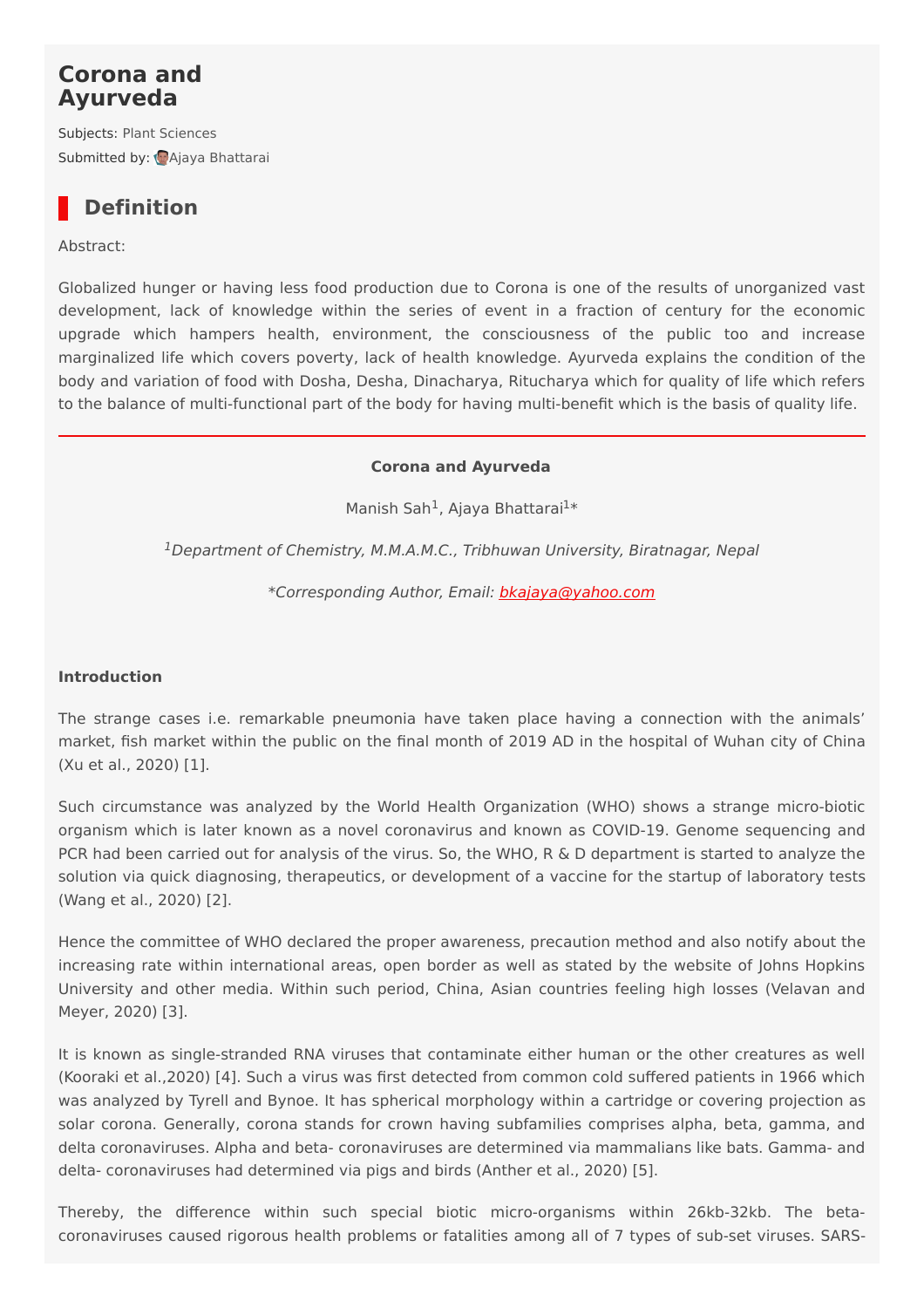CoV-2 belongs to beta-coronavirus groups. Four structural genes are encoding as the nucleocapsid protein (N), the spike protein (S), a small membrane protein (SM) and the membrane glycoprotein (M) with an extra membrane glycol-protein (HE) observe within the HCoV-OC43 and HKU1 beta-coronaviruses where the genome of such microorganism is 96% similar to beta-coronavirus (Kucharski et al., 2020; Cao et al., 2020)[6,7].

Generally, Covid-19 transfers from animals to animals of the non-vegetarian market cities in China. But, thereby determination of the host had been neglected for seeking the actual transmission route of the virus. Cases have been detected from pneumonia which observed that the behavior of SARS-CoV-2 is similar to COVID-19 (Li et al., 2020; Zhou et al., 2020) [8,9]. Such pandemic has brought a lot of pandemics as analyzed by the various organizations.

But, till now management of food within the public in a nutritive manner, discipline maintain within the public for such manner for the well supply of food is still lack which can be analyzed via problem created by Covid-19 in many factors of food security. But such factors help to dissect the query and understand the path of well-food management on basis of the concept of Ayurvedic. Within it, we must analyze the conditions of food security before the Covid-19.

Is there a possibility of maintain food security within locally level of people, what are the basic problem of respective farmers which must be watched in detail figure or the multi-functional mean? There has been a deep relation between the human body and food. Our body itself a sophisticated machine who's caring, progress is needy to everyone for multi-function, upgrade human consciousness, behavior in the multidimension mean. Even humans always hypothesize to have an awesome lifestyle. What type of food is necessary to whom? What is the actual calorie intake with the vary of nature of the body? Except for food what is the necessary principle, individual preference for a healthy life? Is the nature of food, the nature of the body can respect food security? The collectiveness of quality, management, availability, consumption mean of food are the necessary guidelines which have been present within this article for sustainable health and food management.

## **Food security beforehand of the coronavirus (COVID-19)**

World Food Summit states "Food security continues only when every human being have the accessibility of nutritive food for the flourishing of healthy life" (FAO, 1996) [10] which is the actual definition of food security with the virtue of the following dimensions (FAO, 2006) [11]:

1- Food availability: There must be a convenient means of quality, the quantity of food either from domestic production or imported mean.

2- Food access: There must be proper involvement of legal, political, economic, and social means for accessibility of food to every public.

3- Utilization: Within food, proper arrangements of water, health caring, nutritional mean, which is the need of the physiological system.

4- Stability: There must be an attainable mean of adequate amount of food to every population, individual either any shock, crisis or vulnerability, cyclical (seasonal food insecurity). So, the term "stability" for food refers to the availability and access aspects of food security (World Bank, May 28, 2020) [12].

#### **The impact of Covid-19 on the agricultural sector**

Due to the COVID-19 pandemic, the protective measure is increasing which is the constituency of quarantine; shut down on shopping mall, restaurant, movement of public on road i.e. lockdown (Nicola, et al., 2020, p.185) [13].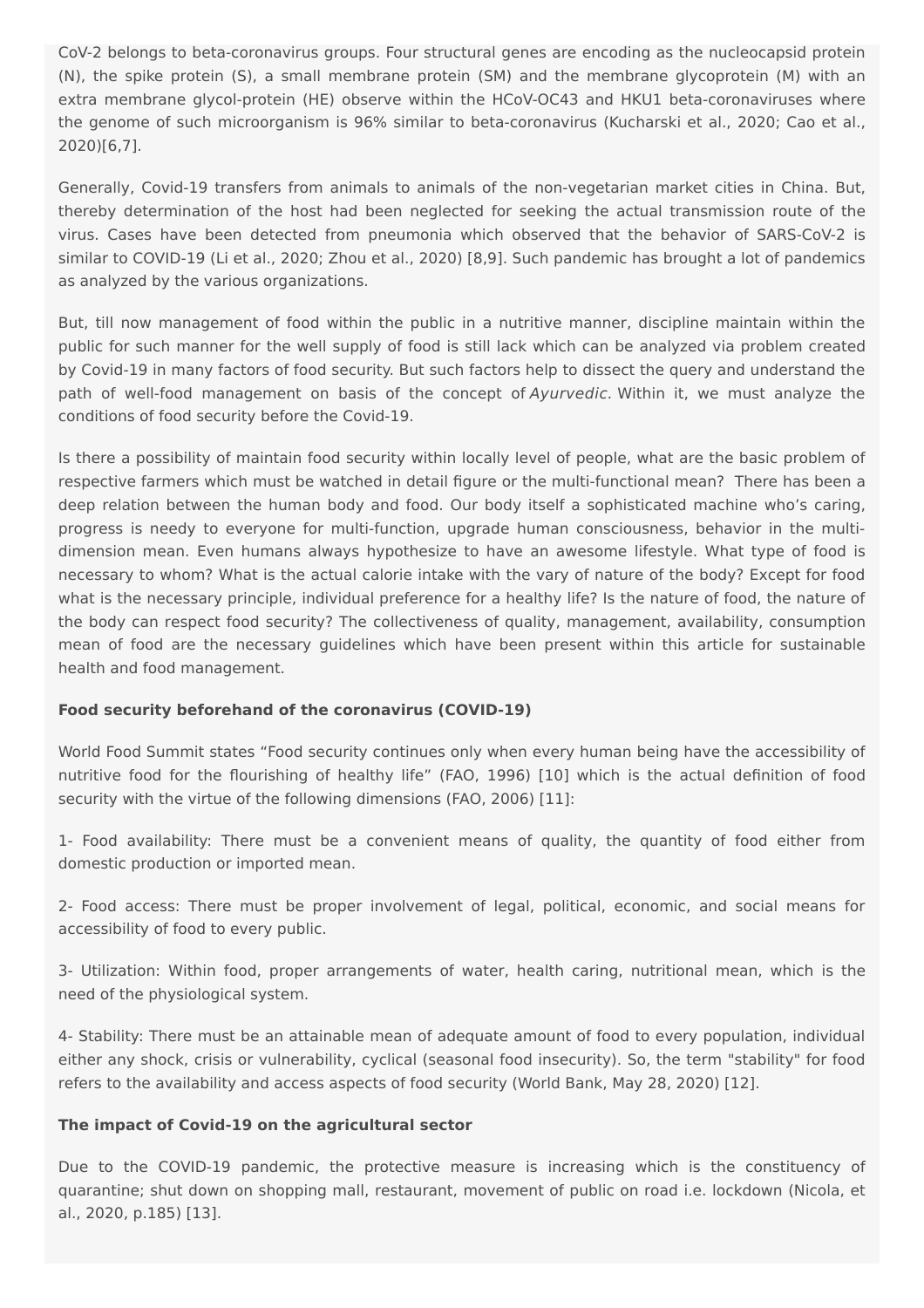Such a pandemic affects every sector of the public i.e. harness of humanity and even agriculture is being too impacted (Sichem, 2020) [14].

The various sub-section of agriculture is too affected via Covid-19 which shows the falling of prices of agriculture commodities by 20% (Bhosale, 2020) [15].

Jobless, lack of income decreases the financial transaction which maintains the need for food via selling or buying or indirectly benefits to respective farmers. The UN-WFO (United Nations World Food Program) notified that 265 million suffer food insecurity by December 2020 if the pandemic is in continuation phase whereas 135 million people are in the food insecure phase before Covid-19. Food is being wasted i.e. loss of Nutrition because the trader isn't dealing at a good prices with farmers (World Bank, May 28, 2020) [12]. Unquestionably, Covid-19 effects in verities of ways within developing, under-developed, developed countries due to variation of labor shrinkage, etc (The Global Economy, 2020) [16].

#### **The impact of Covid-19 on food demand**

The demand and supply pattern of food depends upon purchasing, household income, labor within transportation or production of such food which is totally in the threatened stage which decreases the number of vegetarian shops, storage of food which made circumstances of less food within the market i.e. lack of food governance (Schmidt et al., 2020a) [17].

Having food in-home shows about eating involvement in routine but is it sustainable? The analysis of the USA states that the behavior of the consumer is changing due to changing the sub-set of socio-economic patterns (Kolodinsky et al., 2020, p.6) [18]. So, above mention factors suggest that Covid-19 has directly dropped the financial transaction, demand, and supply chain which is a vital reason of having food insecurity and unable to reach either healthy people for precaution via nutritive food or vulnerable public for having a good health (Sichem, 2020) [14].

Due to a lack of good market access, farmers sell their products to nearby shops either product gain market or not, and unable to supply where it needs, may ensure damage after some days which is the opposition to sustainable access to food.

So, Grocery stores are being shut down and lack food even towards the restaurant, hotels, hostels, institutions, and sought about alternate goods which are impossible (Schmidt et al., 2020b) [19].

The pandemic, which is jeopardizing human and businesses health alike, including small-and large-scale farms, has led, at least anecdotally, businesses, farmers, and consumers to change the model and behavior, in the light of closed restaurants and schools, grocery stores depleted promptly by consumers (Kolodinsky et al., 2020, p.6) [18].

#### **The impact of Covid-19 on world food prices**

The maximum public of the world depends upon the importing of food. So, there is a direct link to food security with world food price arrangements (Lacirignola, Adinolfi & Capitanio, 2015) [20]. The price of food, household income which are may vary within the public but plays a vital role in the supply chain of food where Covid‐19 created a financial crisis as well (Cranfield, 2020) [21].

The report of World Bank (April 23, 2020) stated that Agriculture valuation isn't much correlated with economic growth which shows a slight variation in the first quarter of 2020 via staple food whose price is high. But agriculture commodity gets affected via trade deficit, lack of labor, affection within the supply chain which is taken place within developing or developed countries of the product like fruits, vegetables, flowers, etc. (World Bank, April 23, 2020) [22].

As reported by Bhosale (2020) [15] agriculture commodities have fallen via 15-20% which coverage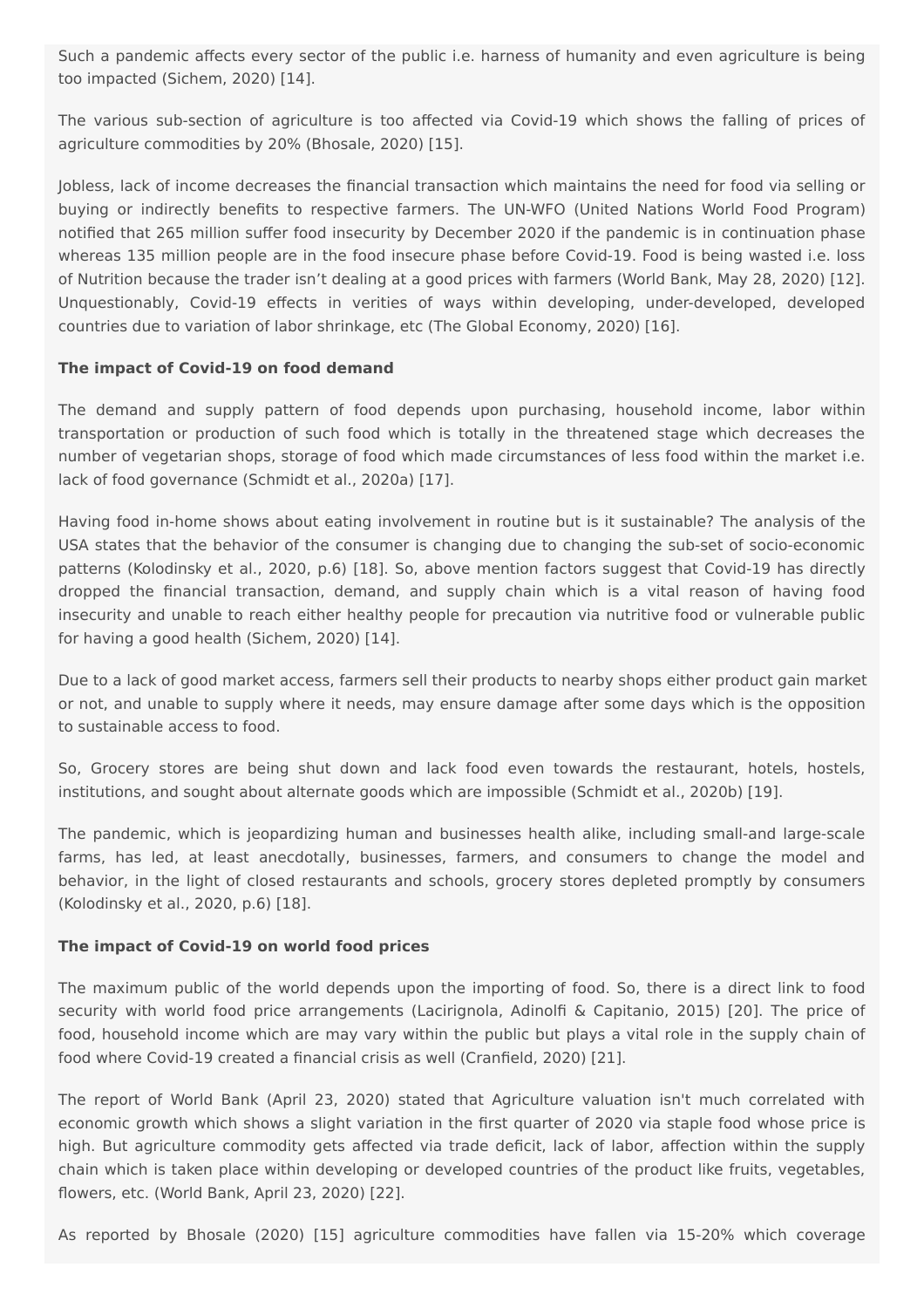vegetable, grapes or sugar. Maximum food is fallen in the rotten phase due to a lack of access to the market of the product like tomatoes, potatoes, onions.

Canada observed increment in agriculture commodities but Cranfield (2020)[21] observed that such diversified observation possible in situations of COVID-19 via proper supply goods to the agent which manage the food stock market, new price-regulation, regular survey for price control, the convenient role of consumer protection associations, mandatory action for price manipulation, media participation for exposing fraudulent companies.

As reported by Sichem (2020, p.6) [14] the vital mission is to the fulfillment of nourishing food for optimistic health than focus on food commodities or economic slope on which every country should think.

As suggested by Deaton & Deaton (2020) [24] long term running of availability of food defined as impacted due to Covid-19 which is a serious issue within us either due to the accessibility of transport, nutritive value, finance, jobless, etc. The problem i.e. 820 million people are in the hunger phase before Covid-19 but due to such virus the number is too increased and may invite conflict, war zone, etc.

#### **The necessity to use knowledge of Ayurveda**

Ayurveda is known as the Vedic health system practiced in India and Nepal for thousand years via million or millions of people (Sharma, 1981–1996; Bhishagratna 1991 and 1996; Murthy, 1984, 1986, 1991 and 1992, 1998 and 2000; Sharma and Clark, 1998) [25-31]. But such literature isn't more familiar in the modern medical environment but it created a lot of known scientists without degrees but having enormous knowledge. So, it exists with criticism which decreases as time passes (Lord Walton, 2000; U.K. Department of Health, 2001; Hansard, 2001) [32-34].

In Linguistic means, Ayurveda is the combination of two-word i.e. "Ayus," stands for life begin from subatomic particles having enormous power for existence in Universe and "Veda," stands for the package of the pure or conscious level of knowledge for activating positive sense. So, Ayurveda texts respect multifunction, the multi-dimension approach of understanding of increasing life expectancy as stated by the fundamental text on Ayurveda, the Caraka Samhita (Sharma, 1981–1996) [25].

Food is important for existence which describes in Ayurveda as *ahara(food)* known as a composition of giving panchamahabhut(major five elements of the earth) which varies from the respective body and determines the level of conscious, physical energy in the body which is traditionally known in Nepal and India having special therapeutic effects [35].

Ayurvedic literature describes the variation of food with the variety of geography, natural potential, properties of the body, season condition which respects either physiological, neurological, the pathological mean of the body [36]. The constituency of the diet must be focused before taking about their behavior and determine the internal fire which changes biochemical (diet constituency) to verities mean energy need for existence either mind or physical, if not taken properly it can create verities of problems either chronic or communicable [37].

## **Prakriti (Body natures according to Ayurveda)**

The basic criteria of health and food are depending upon unique individuality having holistic mean (Patwardhan et al., 2004) [38]. The determination of food, treatment, health depends upon dhosa i.e., Vata (V), Pitta (P), and Kapha (K) and if such item is known as Tridosha (unique balance of Vata, Pitta, Kapha) i.e. maintenance of respective organs of the body (Valiathan, 2003) [39]. Every Tridosha has respective behavior i.e. V is connected via the motion of the body, de-generation activities, function within physically or mentally. P is connected via metabolic activities, vision, or emotional behavior. K signify generation, recombination, synthetical mean. Every *Dosha*(humor) has specific characteristics (Gunas) which regularly observe in psychology, mental, physical behavior via analyzing such virtue, commanding of one or more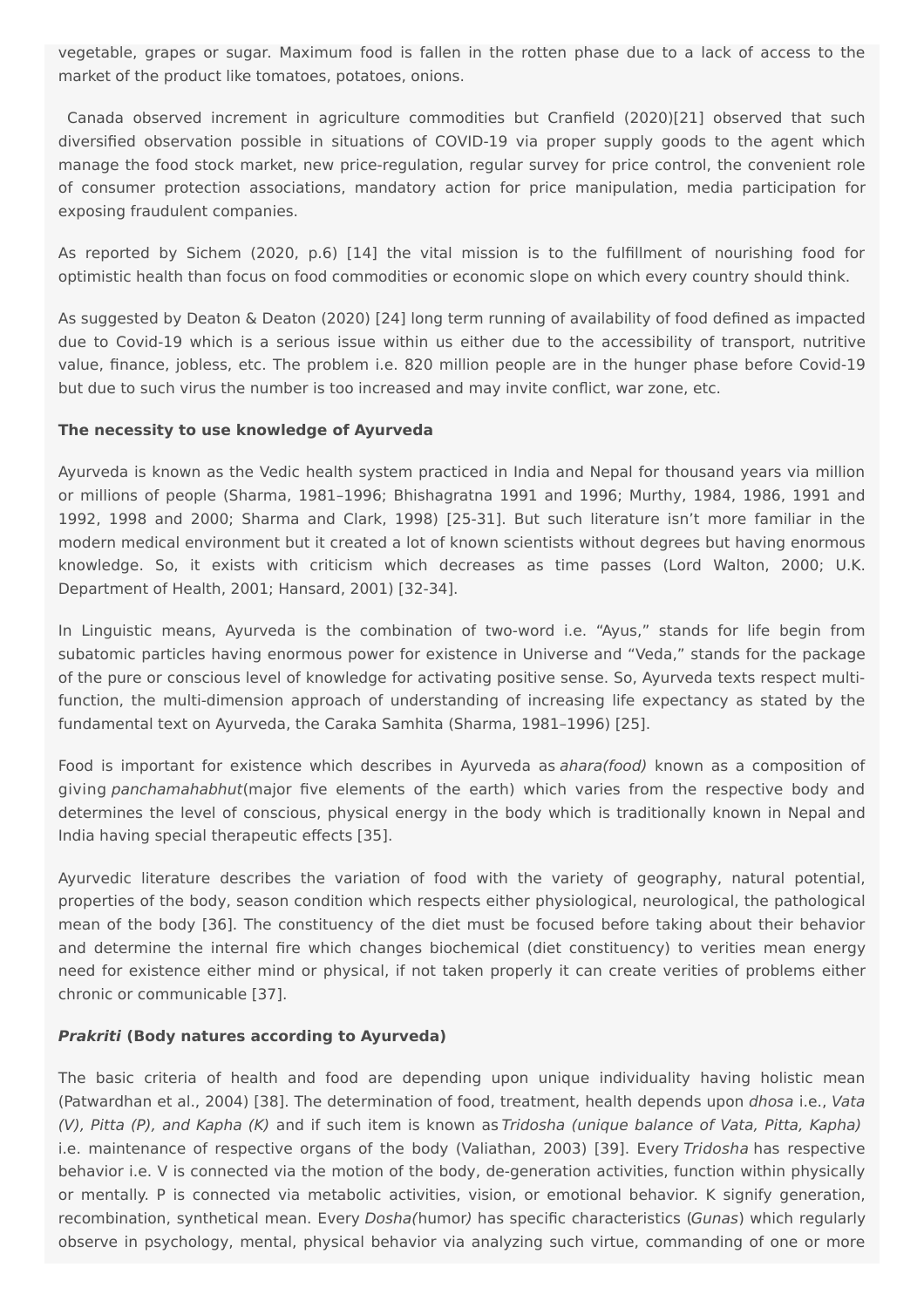dhosa known as the peculiar Prakriti sub-set. The term Prakriti means constituency of respective dhosa for analysis of the criteria needed during ayurvedic suggestion, therapeutic means, and especially during food behavior for respecting prevention is better than cure (Sharma and Clark, 1997) [40].

Within the world, every public is being departmentalized on basis of Prakriti whereas in every distinctive person there is dominant behavior of one or two Prakriti. The subtle constituency of V, P, K are leading as permission by DNA sequence-based genetic makeup. Generally, every person is categorized on V, P, K Prakriti, religious mean, local cultural mean (Swoboda, 1996) [41].

There is  $3*10^9$  nucleotides pair whereas 99.9% among them are equivalent whereas left (over) 0.1% is single nucleotide polymorphisms (SNPs) which account for diversity among physical behavior, psychology, physiology, and such variability respond to types of drug or respective diseases (Bonn, 1999; Cargill et al., 1999) [42-43].

Knowing the DNA sequence variations based on SNPs via phenotypes mean is a good way to study in the 21<sup>st</sup> century (Syvanen, 2001) [44]. Moreover, sequencing within DNA or phenotypes can be varied due to variability within the macro- and micro-ecosystem which determines the various behavior within particular genes (Chicurel and Dalma-Weiszhausz, 2002) [45]. To follow Ayurveda completely, we need to focus on the various aspects:

## **Dinacharya (The Daily Routine)**

Ayurvedic prescribed about the diversity of timing of food consumption for healthy life and well-being. The term swastha (Healthy) depends upon the equilibrium of Dosha(humor), Dhatus(tissue), Malas(waste products) with the virtue of science of spirituality, mental or sensory organs which must be accounted for the schedule of the day within the current era [46]. Due to the lack of understanding about Dinacharya, a lot of health problems are being faced by the public like hypertension, diabetes, heart attack, etc. although having a nutritious diet.

## **Dinacharya and its applicability [47,48,49]**

Bramhamuhurta (Wake-up time): Afterward of night, the best time to arrive is 96 min before sunrise i.e. Bramhamuhurta because the five senses are in pleasurable nature which decreases negativity and the essence of positive vibes known raises.

Malotsarjan (excretion): It is being considered which reflects urinating well which increases the glowing of the skin, strength in the body increases life expectancy, manages the digestive system.

Achaman (Washing mouth with water): Washing is being done either of the sneeze, excreta, and rids out from various chronic diseases.

Dantadhawan (Tooth Brushing): The cleaning of teeth via twit (12 Angul in length, thick as a little finger) of Ark, Nyaghrodh, Khadir, Karanj, Nimb, Arjun, Yashti in accordance with the behavior, it is being used. Sushruta state Dantamajan (toothpaste) is applicable for Dantadhavan and the brushing style must be in vertical direction i.e. bottom to top which increases fresh behavior, released out the bad odor and increases the desiring of food and also maintenance of the hygiene in or section, managing of gums and teeth.

Jivanirlekhan (Clean tongue): Generally, it must be carried via iron, silver, gold tongue cleaner which the bad odor of the mouth and Shrink down the coating of the tongue and arise hungrily and taste.

Anjana (Clean eye): Anjana refers to the cleaning of the eye and shine like the bright moon in the sky and prohibit from burning, watering of eyes, itching of the eye.

Nasya(Clean nose): The Head is a vital component of a body where the nose is the only entranceway.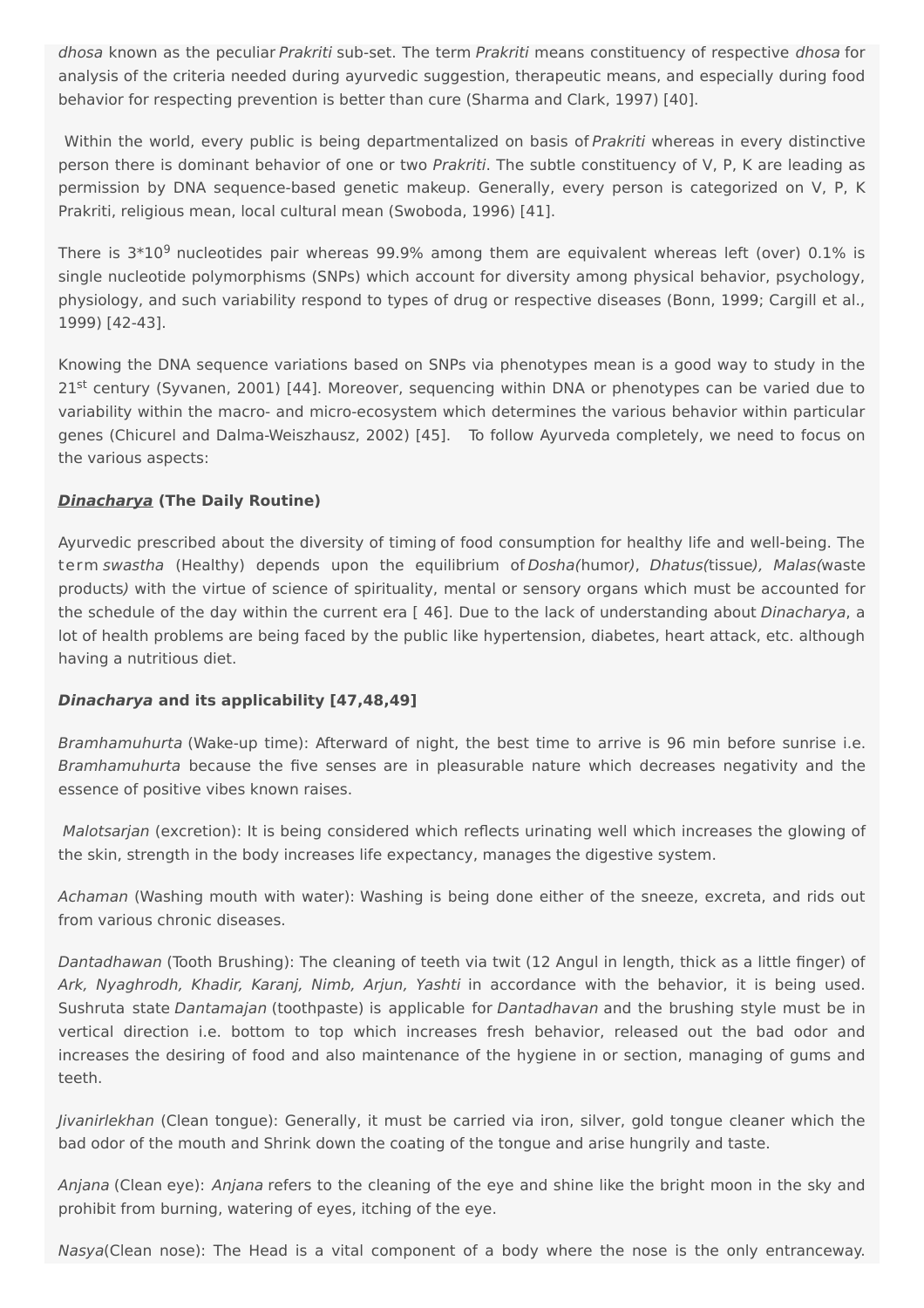Nasya causes lightness or relaxation of the head, appropriate sleep, awakening, raise sturdiness of all sense organs, good breathing behavior, facial glow, relax the mind.

Kavala (Gargling)-Gandusha (Holding fluid inside the mouth/ Oil Pulling): It manages a good voice, drops out the bad odor of mouth, and maintains the behavior of taste, erosion within teeth being kept off.

Dhumpan (detoxification): It relaxes within the chest, throat and also liquifies the kappa and also raises the strength of sense organs.

Abhyanga (Oil bath): Via proper massage, life expectancy raises and maintain tiredness behavior and decrease the Vata related problem. It maintains the nourishment behavior in the body, sweet dreams. By doing Padabyanga(foot massage), steadiness to leg and hand and also upgrade the eyesight Shiroabyanga(head massage) mitigates the hair fall problem, blacking of hair and long also maintain hair root stable via nourishment of sense organs and also make spongy skin.

Udvartana(rubbing of the body): Via Udvartana, enhancement in complexion behavior of skin, dilation within blood vessels. Relaxation and stability of energy level and decrease Kapha Dosha in the body.

Vyayam (exercise): Via exercise, proper geometry of the body maintains which nourishing the health. There must be the practice of Ardhyashakyta Vyayam (less energy exercise which leaves just after sweating which generally done in summer) which maintains body weight, enhance Agni for digestion, decrease lazy behavior and uplifting the energy level of the body, kick out stress and enhancement the working behavior.

Bhojan (food): Generally, it contains sattvic and only half of the stomach should be filled with a nutritive diet having solid food,  $1/4$ th liquid, and rest  $\frac{1}{4}$  the must be hollow for air for proper digestion. There must be six tastes within the food and also follow guidelines (Ahar Vidhi Vidhan, Ashtau Ahar Vidhi Vishesha Yatana) as prescribed by Ayurvedic Samhitas. As stated by Acharya Charaka, for sustainable health, clarity, life expectancy, happy, intellectual, soul or physical relax then the combination of food and timing of food must be targeted.

Tambul(betel leaf is known as Paan): After having food, tambul is taken for proper digestion of food, positive oral behavior, upgrade the functional behavior of sense organs.

Snana [50] (Bath): Bath increases the energy level either physically or conscious, life expectancy, ojas (Shine), curing by removing sweat, impurities of the body.

Anulepana [51] (Oily application): Maintain good looks, remove bad odor, decrease tired behavior, remove sweat, etc. Generally, Anulepan is being done for having beautiful makeup as prescribed by Ancient Samhita's.

Rakshoghna [52] (Protective measures): Proper, air, and temperature maintenance means of clothes which increases shine, make attractive and lovely.

Vastradharana [53] (Wearing cloth): Having clean clothes increases beauty, cool mind, maintain the body. But clothes are known as status symbols and the quality of clothes is not good either for the protection of skin by harms, UV Ray's, etc. rather choose clothes by other looks.

Dharana (Wearing garlands) [54]: Different drugs are being used like Chandana (Santalum album), Kesara(saffron seeds), Kasturi (Abelmoschus moschatus) for garlands which are a source of strength, a relaxed mind, fragrance, etc.

Kavach Dharana (Wearing of protective covering) [55]: Wearing protective covering enhances clearness, complexion, luster, and strength.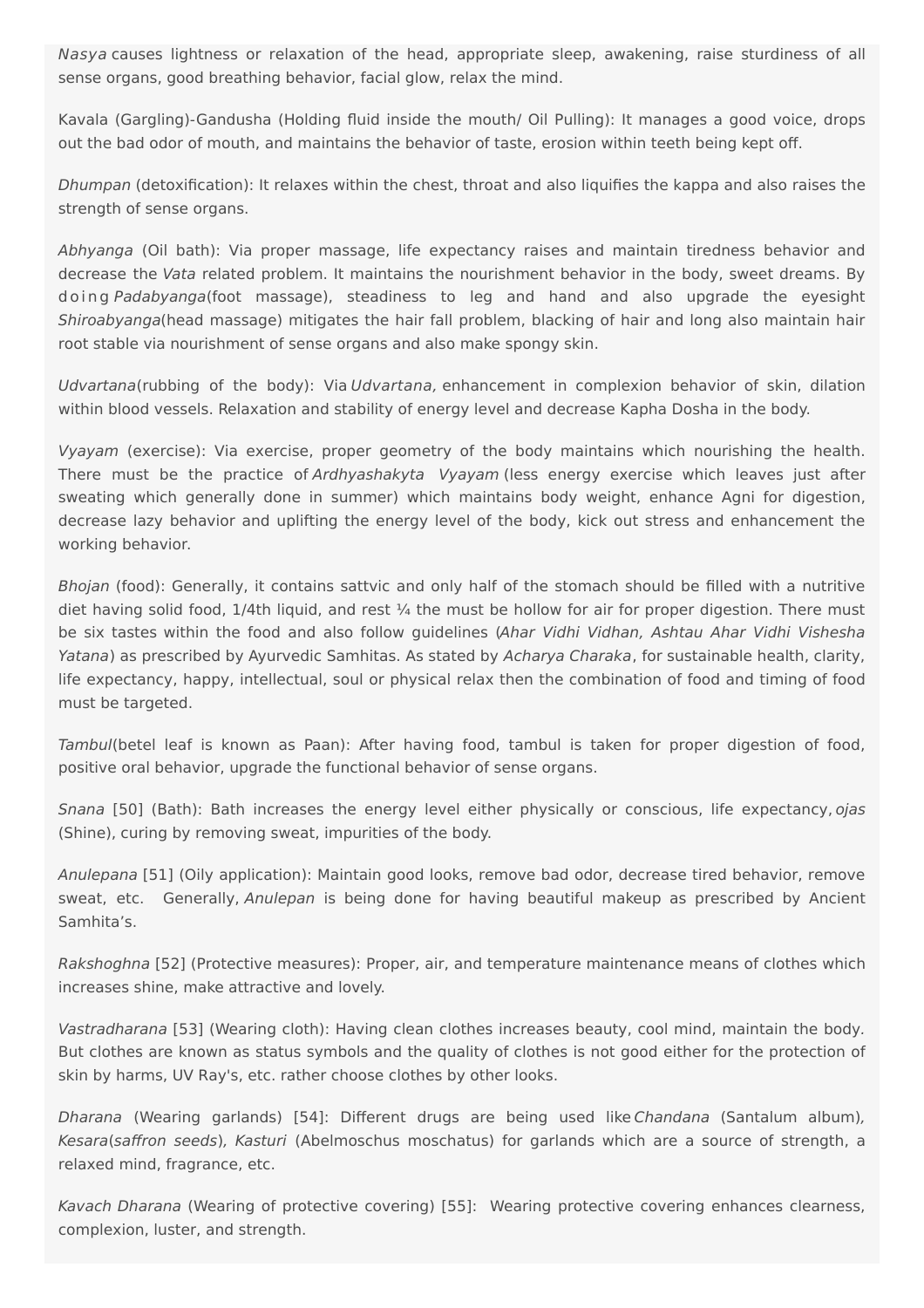Shankar Chatradharana (Wearing head turban and umbrella) [56]: Wearing a turban overhead helps to keep the hair clean and good for hair. Umbrella protects from rain, wind, dust, fumes, mist, and intense heat of the sun. It improves complexion and good for eyes and enhances shine.

#### **Preference for food**

The variation of nutriment is based on factors like Prakriti, Guna (attributes), Samskara (processing), Sathmya (homogeneity), Vaya (Age), Desa (Habitat) and Kala (Seasons) [57].

#### **Preference of food based on Prakriti**

As reported above, the lifestyle, food, diet plan varies with respective Prakriti. Likewise, Kapha dominant people need minimum food but takes maximum food for digestion due to its slow metabolizing process and also tolerate thirst or hunger.

The physical appearance is the mass gain in a small quantity of food/meal and chances of obesity are more. So, they regularly take part in fasting, take a small quantity of meals having pungent, bitters, or astringent tastes. They love to take spicy, hot beverages within food constituency.

Pitta dominant person needs heavy good in frequent intervals of time and having high efficiency metabolizing activities than others and unable to allow hungriness, habitual of water intake, and may cause acid-based diseases. Generally, the person of such category loves to take sweet, astringent having cool nature, avoiding spicy based food for controlling acidity.

Vatta dominant person has the nature of quick eating if a small amount of food and unable to gain proper weight although consuming nourishing food and have high chances of degenerative diseases. They love to take fat constituency food i.e. clarified butter, edible oils, meat with hot nature having sweet, salty, or sour nature [58].

#### **Preference of food based on Guna and Rasa**

The constituency of food is on basis of their Guna (attributes), Prakriti, seasonal variations, and Agni. There is also the consideration of Guru (heavy to digest) and Laghu (light to digest). Example: There is difficulty (heavy to digest) in the digestion of black gram but easy (light to digest) for green lentil. So, each Prakriti has a good relation to the preference of food on basis of Guna. Example: The nature of Kapha is Guru (heavy) and Snigdha (unctuous). So, the similar nature of food shouldn't suitable for Kapha and increase its nature and cause varieties of diseases due to lack of equilibrium. So, food must be chosen on basis of counterbalance the nature of health for attaining the equilibrium. The Agni (digestive power) also plays a vital role i.e. less digestive power or Agni can't digest guru (heavy), Snigdha (unctuous), and sheath (cold) but easy to digest to the person having high Agni. The truth of rasa (taste) also plays a vital role in the preference of meals for maintaining balance within the Tridosha or Agni of the human body.

#### **Preference of food based on samskara**

The Samskara (the process of the dietary item) can change the gunas, rasa of food that depends upon preparing food. So, choosing behavior must be attainable during the consumption of food. Processing food also serviceable like mixing of dry ginger with milk is good for asthma patient & deep frying in oils [59] influential for atherogenesis.

#### **Concept of Viruddha**

The Viruddha (incompatibility) [60] is also analyzed by ayurvedic about a combination of one food with others that must be perfect. Some foods shouldn't mix, because the mixing of such item can decrease the respective food efficiency and may hamper our health. So, in Linguistic mean, it's known as Viruddha i.e. can't exist together. For example blueberries and milk both are important but if they are mixed then there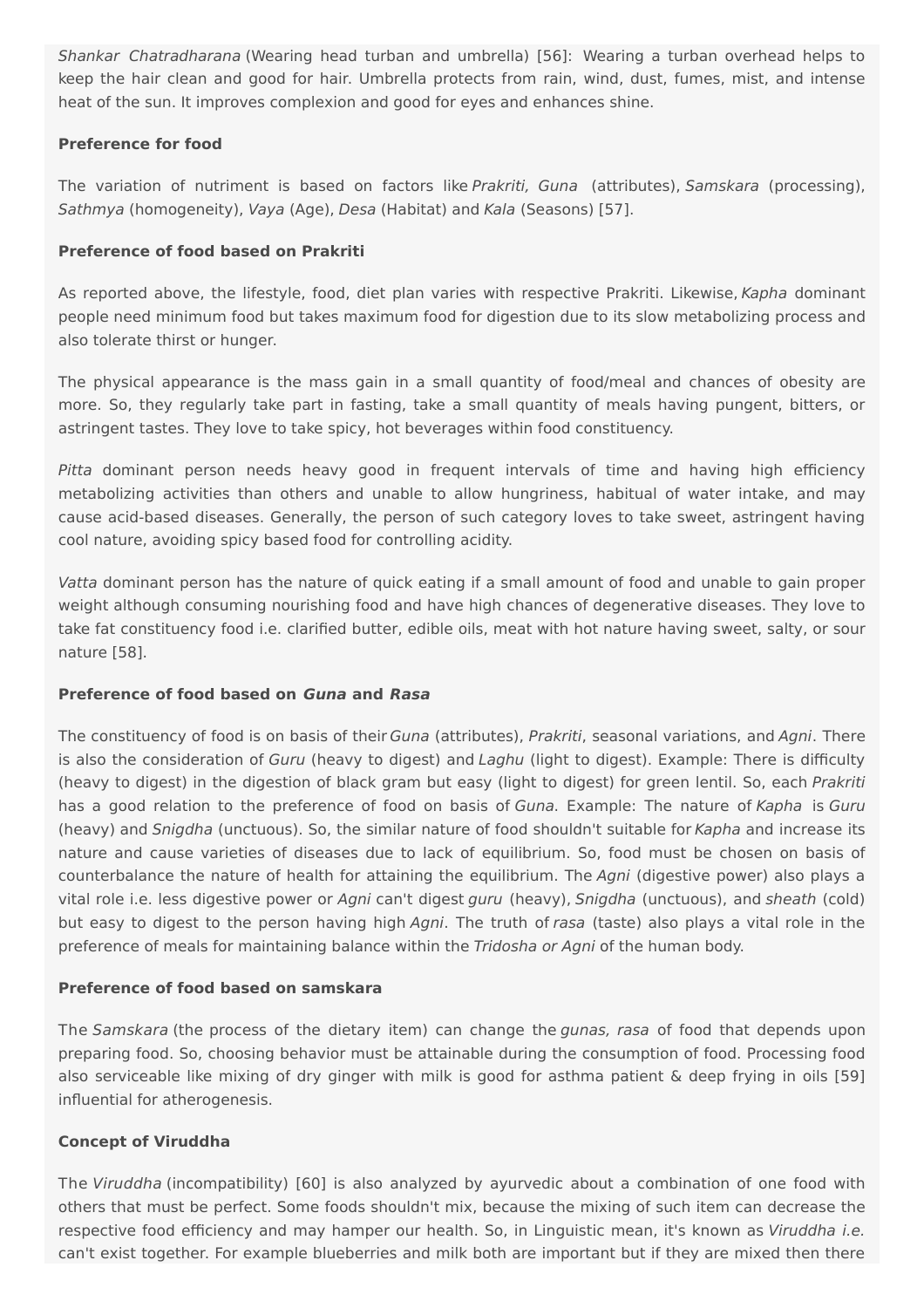is a reduction of anti-oxidant properties of blueberries [61]. There are eighteen types of Viruddha that have texted in Ayurveda which can leads to many problems either metabolizing activities or systemic disorders. A combination of the food items is good when the curd is taking with green lentils.

#### **Preference for food based on age**

Varies of metabolizing activities taken place with the variation of ages which indicates the variation of Dosha dominance behavior also varies in the parallel mean. Like, Kapha, Pitta, Vatta has occurred in children, young, old age respectively [62]. Diet must be taken into consideration for each group via respecting dosha for safe health.

#### **Preference of food based on desha(place)**

The place, season-changing where food is originated and consumption are also credited during preference of food for good health as suggested by Ayurveda. There is a variation of metabolizing activities in the body with the season, the place with the framing of diet maintenance.

#### **Quantity of food**

The quantity of food shouldn't depend on wish to have rather depends upon verities of food, Agni, working of an individual. While taking heavy food, the quantity must behalf for easy digestion process and food must be divided into three parts i.e. bhumi (solid), half (liquid), vayu (air) and there are presences of digestion path (agni), the shape of the body (space). Heavy diet in the morning and very less food at dinner time [63]. Hence, panchamahabhut needs to maintain balanced energy and prevent diseases.

#### **Timing considerations**

The time of food taken varies upon individual needs which may vary from one person to another but must be within the ayurvedic guidelines. The ayurvedic stated about 2 times a day with differences of 8hr [64]. The timing must consider about digestion of previous food and responding the hunger and good digestion may cause hunger thirst, proper excretion of urine and stool, feeling light body. In ayurvedic, Sanskrit term, consumption of diet ahead digestion of earlier diet known as Adhyayan [65] & may cause health disorders.

#### **Other rules of consumption**

Within the time-framing of food, quickness of meal taking is also known as vital means. In such a term, slow eating helps to upgrade the digestive process, upgrade satisfaction, weight balance [66]. Mindfulness behavior of eating must be considered to upgrade digestive behavior and promote glycemic control [67].

#### **Lifestyle disorders**

The behavior of Overweight or obesity is related to high blood pressure/cholesterol levels, decreases insulin level which may invite diabetes [68]. Maximum fat above 60% may cause diabetes & 20 % relates within cardio problem [69]. Elevation of only cholesterol may increase 60% of CVD problems at a global level. The lifestyle diseases of the 21st century comprise diabetes, hypertension which modify the body with the decrement of energy level and are known as "silent killer" but increasing within the phase of 5-7 years [70]. Mostly, they affect the kidney, eye, heart, brain [71]. These all diseases are caused due to lack of dietary behavior, unhealthy lifestyle and invite anxiety, sad, negativity vibes, tension asthma, heart diseases, etc. [72]

#### Vegetable and phytochemical

The peculiarity of vegetables is described hereby: [73]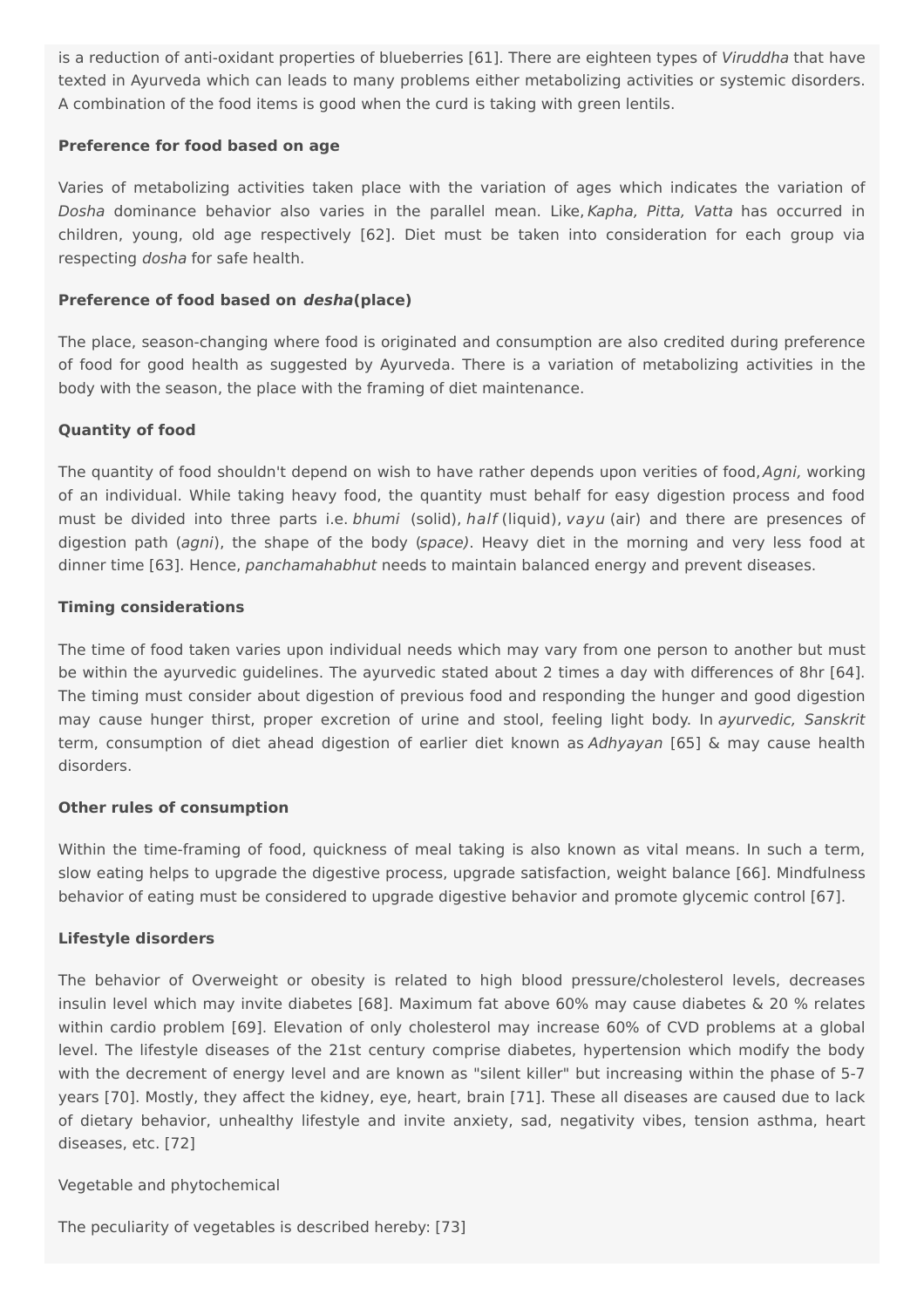- Alkali metal salt metabolizing organic acid for the liberation of alkaline nature needed for health
- Vitamins and carbohydrates are well behavior able to update muscular activities with a heart to strengthen the contraction of the heart.
- Less amount of fat or proteins which is responsible for decreasing the weight of an individual.
- Less amount of alkali salt is present i.e. Na constituent one.
- The volume of the meal can be decreased via substitutions of vegetables for the same calories.
- Good for split uric acid, prohibition the formation of kidney stones.
- Productive for secretions of gastric, increase Fe absorption, and also update the formation of RBC.
- Decrement of gallbladder via lowering blood cholesterol or bile.
- Even, fewer carbohydrates food can be consumed by diabetic patients.
- The high content of retinol in carrot is needed via the person who is the insufficiency of it.
- Vegetable contains fewer lipids that tranquilize dyslipidemia and left cholesterol which reaches the gut and prevents via the regripping process.
- The anemic patients can consume tomatoes and also update digestive secretions.
- Cabbage contains sulfur group (anti-microbial), salts (antithyroid effect), and also has healing behavior on gastroduodenal ulcers.
- Vegetable update immunity via metabolizing the fighting with free radical, decreasing the waterretentive behavior, update tissue oxygenation behavior, update blood circulation.
- The phytonutrients are good for maintain the young age of cells due to the constituency of vitamins, proteins, lipids, carbohydrates, enzymes, and minerals needed for the body and maintain antibodies.
- A vegetarian diet can decrease the neural problem of the elderly.

#### **Results and discussion**

Food security is the result of the unconscious management of food in multi-dimension mean whose analysis has been presented hereby. Ayurveda respect limitations, consumption of food in accordance with an individual's Prakriti which helps to upgrade physical behavior, balance psychology, upgrade conscious [74]. Till now, a lot of NGO/INGO, FAO, UN, WGP like organizations are trying to manage food security via applying the policy, but all policy has been changed or upgrades within the sequence of time which results in unsustainable management of food [75].

Although, food is served such food-management results in the high slope of diseases either chronic or temporary due to behavioral consumption of food observed in today's lifestyle [76] due to ignorance of the "concept of Prakriti, Dosha" [77] by the individual. A person having food isn't enough because caring for the machine also plays a vital role in upgrade efficiency not only fuel. Likewise, "Dincharya", management of daily practices which is diverse within the sequence of time of day & variation of lifestyle, diet, behavior among season then known as "ritucharya" [78].

The phytonutrient analysis of any plants, medicine is being analyzed within specific boundaries either tools, treatment producer, the time whereas our body & environment is dynamic [79].

In other to stay in such a dynamic module, Ayurveda principle which strictly clear about the types of food consumed based on the property of food, nature of the body, regularity within the body system [80].

Covid-19 is a serious problem but every problem teaches a new lesson to that food security is a vicious problem due to Covid-19. But, the principle of management of food has been inscribed about 5000 years ago within Ayurveda whose respective principle has been mention above [81]. The non-veg food has been restricted by Ayurveda in our culture because such food increase metals deposition behavior within the body system [82] & also decreasing the quality of air, quantity of water, land resources [83] which is a boon for humanity via agro-based green industry which is the demand of 21<sup>s t</sup> century for absolute decrement of food security. The goals of UN-SDG (United Nations- Sustainable Development Goals) [84] must be analyses via respecting economy, innovation, calorific diet.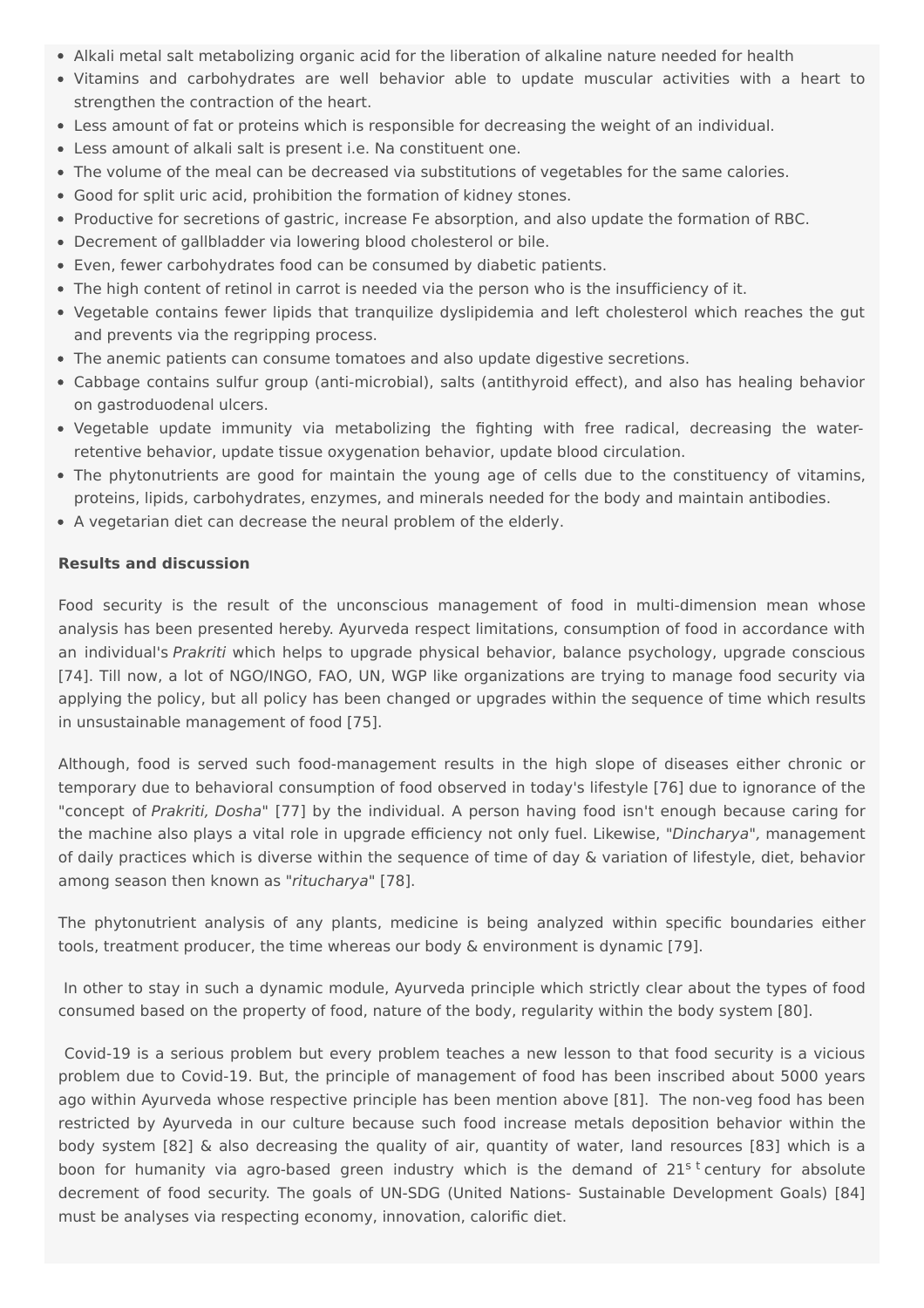The productivity of organic food [85,86] produces the local level and respecting plant growth as well with an implement of panchagavya [87] which symbolize sustainable food security i.e. respecting GOAL 2 of UN-SDG (Zero hunger). Ayurveda focuses on the management of food, diet plan, the system of the body which shows Sustainable management of health [88,89]. So, the principle of Ayurveda respects GOAL 3 of UN-SDG (Good Health and Well-being).

Ayurveda respect panchatatwa which directly convergence toward pure hydrosphere, atmosphere, biosphere for the existence of the environment and health [90]. So, It respect (GOAL 6: Clean Water and Sanitation, GOAL 7: Affordable and Clean Energy, GOAL 13: Climate Action, GOAL 14: Life Below Water, GOAL 15: Life on Land). The term desha which refer to the management of food, diet plan, dincharya within the atmosphere of the same place which symbolize the decrement of packing food which has less nutritive value, increases metal content [91] than the natural mean, and also disbalance the purity of the land, water, ozone, the temperature of surrounding, air [92] which sharply defined about (GOAL 11: Sustainable Cities and Communities).

The responsible diet has been illustrated by Ayurveda which varies via *prakriti, Dosha, desha, guna, rasa* [57] which support (GOAL 12: Responsible Consumption and Production). The 21<sup>st</sup> century is economy uplifting century instead of the Scientific age because the most public are in poverty due to high medical cost [93] for which people of under-developed, developing nation sell land (food as ornaments), lack of proper knowledge about management of health[94], phytonutrients[95] mention above and diet, education cost is high[96] but being westernized where "saving upgrade economy" hasn't been seen.

The management of health can save upgrade because a "healthy mind only survives in a healthy body" [97] and can innovate for the progress of the nation and kill out from poverty i.e. (GOAL 1: No Poverty). The progress, conscious is a startup from childhood due to kaf Nature [98] which helps to take the intellectual decision in life but specific guidelines must be obeyed i.e. respecting panchatatwa, spirituality [99] which is analyzed by Ayurveda. Due to such know only, a person can innovate eco-friendly innovation like eco-friendly drugs [100] which are lacked and verities of problem are being observed which degrade health [101], economic insecurity, too. What is the use of such innovation as chemical fertilizer [102] for food upgrading, just to increase the economy? Hence, Ayurveda inspires sustainable-based innovation which only inspires via qualitative education with respect to spirituality, environment, Culture, food security. So, Ayurveda teaches the qualitative mean either education or innovation (GOAL 4: Quality Education, GOAL 8: Decent Work and Economic Growth, GOAL 9: Industry, Innovation, and Infrastructure).

Interestingly, Ayurvedic medicines including Gurjo (Tinospora cordifolia) are being used in the treatment of COVID-infected people in Nepal and its effectiveness has also been seen. But there is no scientific basis for the fact that these herbal medicines cure corona but increases immunity to fight disease [103].

The isolation of Curcuma or curcuminoids from Turmeric provided the anti-flammatory and immunomodulatory properties. It has been noticed that the edible consumption of Turmeric also provided health benefits (Aggarwal, Gupta, & Sung, 2013) [104]. Besides, curcumin's largest producers and consumers are Southeast Asia where a very low number of deaths are noticed from SARS-CoV-2 infections [105].

The critical analysis of curcumin and SARS-Cov-2 hasn't been known but many Scientific reports reflect the anti-viral importance of curcumin against immunodeficiency virus (HIV) via hindering virus replication or via blocking inflammatory pathways operating in the acquired immunodeficiency syndrome (Prasad & Tyagi, 2015) [106]. The literature suggested it's antiviral nature against Chikungunya and Zika virus (Mounce, Cesaro, Carrau, Vallet, & Vignuzzi, 2017) [107]. Curcumin also has anti-inflammatory and immunomodulatory behavior due to inhibitions of inflammatory mediators like prostanoids and cytokines and also has anticancer, antiarthritic, and antiatherosclerotic property (Aggarwal, Gupta, & Sung, 2013) [104].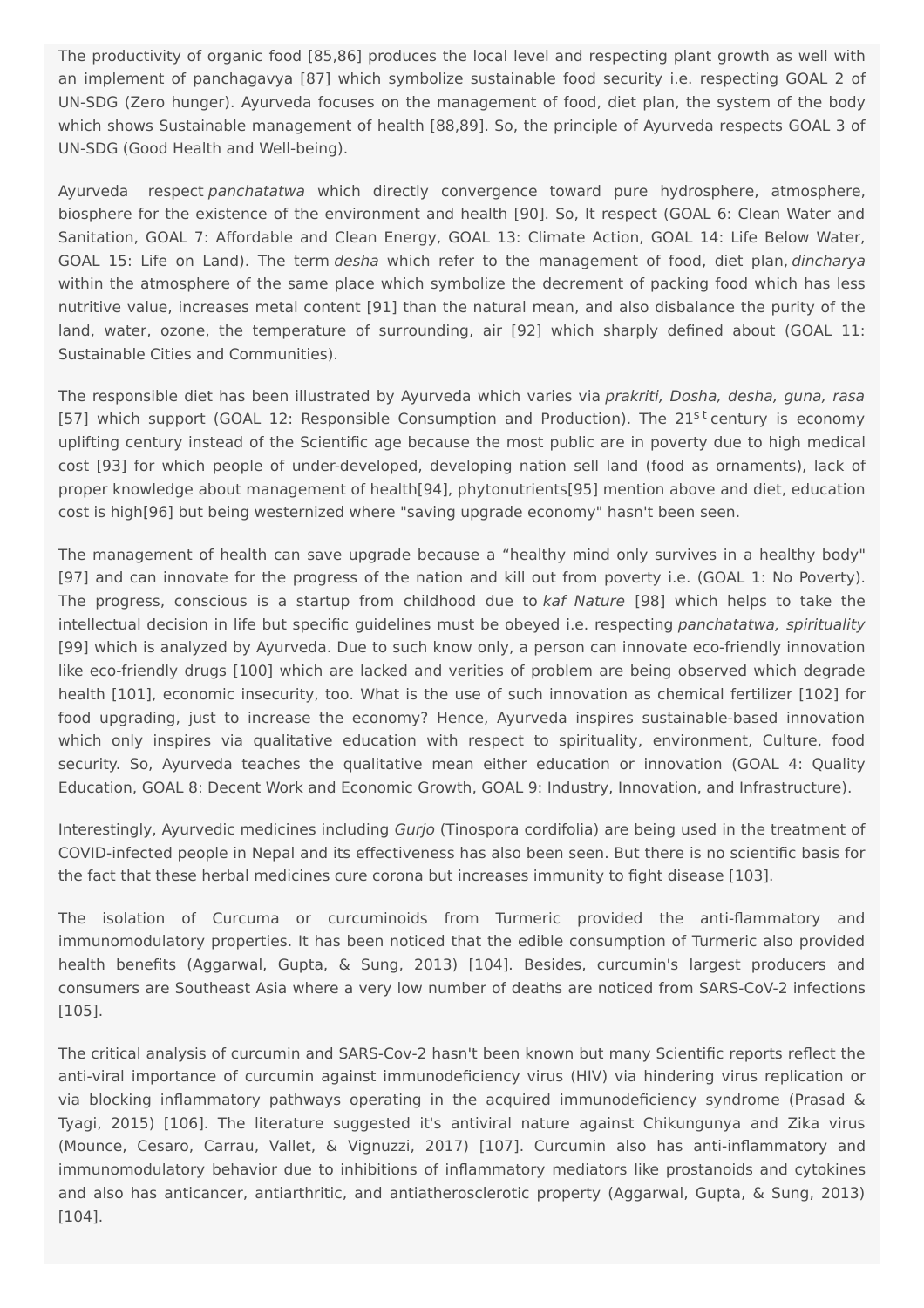It has anti-oxidant properties and also formulates lipid-lowering behavior which can tackle cardiovascular and metabolic diseases (Pagano, Romano, Izzo, & Borrelli, 2018) [108]. Even curcuminoids have antithrombotic properties because the report of thrombotic events is maximum within COVID-19 patients (Wichmann et al., 2020) [109]. Curcumin also improves lung via it's anti-cytokine and antifibrotic activities which get affected via COVID-19 (Lelli, Sahebkar, Johnston, & Pedone, 2017)[110].

Nepal has huge diversity. Our lands are divided into Terai, Hills, and Mountains. The journal Phytotherapy Research published that the flowers of the red spider lily (Lycoris radiata) found in the mountains whereas the gurjo (Tinospora cordifolia) and ganda (Calendula officinalis) found in hills and the gudmar found in the lowlands(Terai) will be useful in the treatment of coronavirus. Red Spider Lily flower should not be used directly, it is poisonous. But further investigation is yet to be done in SARS-CoV-2. Most of the plants are found in China[111-113].

The Central Department of Chemistry, Tribhuvan University, will receive about 10 million Nepalese rupees from the University Grants Commission for research on COVID. Only one proposal towards science has been approved [114].

## **Conclusions**

The rate of health degradation is increasing with the rate of modernization whose results are cancer, diabetes, viral fever, Corona. Health must be able to defeat any infection for which the lifestyle must be modified within the Ayurveda because Ayurveda manages the health instead of cure the health. Even, Ayurveda is easily accessible for every community either developing countries, under-developed countries around the world, and access the quality of life. If such practices are happening then, proper management of health and public won't harsh via high medical cost which they are paying recently either for CORONA, or any other diseases.

Every public concern about it because even Ayurveda respect nature, environment, health, economy because fewer expenses upgrade the economic status of people which is the need of developing countries, under-developed countries around the world like Nepal, Pakistan, Bangladesh. Ayurveda restrictions of having meat which isn't good for health and the environment in the multi-dimension mean. Hence, Ayurveda respects panchatatwa and inspire researcher to research which respects panchatatwa, sustain via local resources, and even principle of UN-SDG, humanity, nature as well as to sustain civilization.

## **References**

- 1. Xu, Z.; Shi, L.; Wang, Y.; Zhang, J.; Huang, L.; Zhang, C.; Liu, S.; Zhao, P.; Liu, H.; Zhu, L.; Tai, Y.; Bai, C.; Gao, T.; Song, J.; Xia, P.; Dong, J.; Zhao, J.; Wang, F.-S. Pathological Findings of COVID-19 Associated with Acute Respiratory Distress Syndrome. The Lancet Respiratory Medicine 2020, 8 (4), 420–422. https://doi.org/10.1016/s2213-2600(20)30076-x.
- 2. Wang, D.; Hu, B.; Hu, C.; Zhu, F.; Liu, X.; Zhang, J.; Wang, B.; Xiang, H.; Cheng, Z.; Xiong, Y.; Zhao, Y.; Li, Y.; Wang, X.; Peng, Z. Clinical Characteristics of 138 Hospitalized Patients With 2019 Novel Coronavirus– Infected Pneumonia in Wuhan, China. JAMA 2020, 323 (11), 1061. https://doi.org/10.1001/jama.2020.1585
- 3. Velavan, T. P.; Meyer, C. G. The COVID‐19 Epidemic. Trop Med Int Health 2020, 25 (3), 278–280. https://doi.org/10.1111/tmi.13383.
- 4. Kooraki, S., Hosseiny, M., Myers, L., Gholamrezanezhad, A., 2020. Coronavirus (COVID-19) outbreak: what the department of radiology should know. J. Am. Coll. Radiol. 17 (4), 447–451. <https://doi.org/10.1016/j.jacr.2020.02.008>.
- 5. Ather, A., Patel, B., Ruparel, N.B., Diogenes, A., Hargreaves, K.M., 2020. Coronavirus disease 19 (COVID-19): implications for clinical dental care. J. Ended. <https://doi.org/10.1016/j.joen.2020.03.008>
- 6. Kucharski, A.J., Russell, T.W., Diamond, C., Liu, Y., Edmunds, J., Funk, S., Ego, R.M., 2020.Early dynamics of transmission and control of COVID-19: a mathematical modelling study. Lancet Infect. Dis.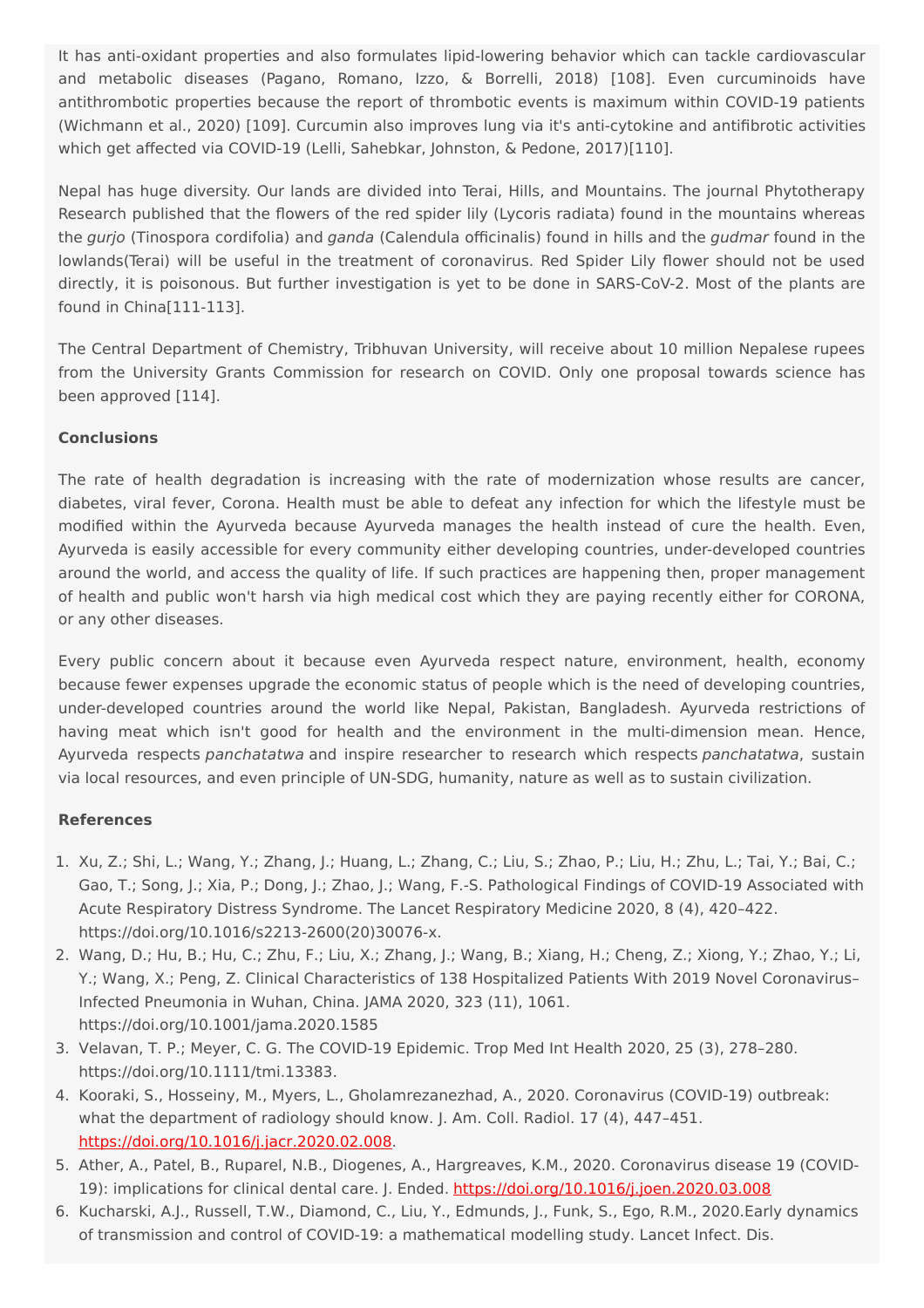http[s://doi.org/10.1016/S1473-3099\(20\)30144-4](https://doi.org/10.1016/S1473-3099(20)30144-4)

- 7. Cao, Y.C., Denga, Q.X., Dai, S.X., 2020. Remdesivir for severe acute respiratory syndrome coronavirus 2 causing COVID-19: an evaluation of the evidence. Travel Med. Infect. Is. <https://doi.org/10.1016/j.tmaid.2020.101647>
- 8. Li, M., Lei, P., Zeng, B., Li, Z., Yu, P., Fan, B., Wang, C., Li, Z., Zhou, J., Hu, S., 2020. Coronavirus disease (COVID-19): spectrum of CT findings and temporal progression of the disease. Acad. Radiol. 20, 30144– 30146. https://doi.org/10.1016/j.acra.2020.03.003 pii: S1076-6332
- 9. Zhou, P.; Yang, X.-L.; Wang, X.-G.; Hu, B.; Zhang, L.; Zhang, W.; Si, H.-R.; Zhu, Y.; Li, B.; Huang, C.-L.; Chen, H.-D.; Chen, J.; Luo, Y.; Guo, H.; Jiang, R.-D.; Liu, M.-Q.; Chen, Y.; Shen, X.-R.; Wang, X.; Zheng, X.- S.; Zhao, K.; Chen, Q.-J.; Deng, F.; Liu, L.-L.; Yan, B.; Zhan, F.-X.; Wang, Y.-Y.; Xiao, G.-F.; Shi, Z.-L. A Pneumonia Outbreak Associated with a New Coronavirus of Probable Bat Origin. Nature 2020, 579 (7798), 270–273. <https://doi.org/10.1038/s41586-020-2012-7>.
- 10. FAO, (1996). "Rome Declaration on World Food Security and World Food Summit Plan of Action". World Food Summit 13-17 November 1996. Rome.
- 11. FAO, (2006). "Policy Brief", Issue 2: Food Security, Rome.
- 12. World Bank, (May 28, 2020). "Food Security and COVID-19". Available online: <https://www.worldbank.org/en/topic/agriculture/brief/food-security-and-covid-19>.
- 13. Nicola, M.; Alsafi, Z.; Sohrab, C.; Kerwan, A.; Al-Jabir, A.; Iosifidis, C.; Agha, M.; Agha, R. The Socio-Economic Implications of the Coronavirus Pandemic (COVID-19): A Review. International Journal of Surgery 2020, 78, 185-193. <https://doi.org/10.1016/j.ijsu.2020.04.018>.
- 14. Siche, R. What Is the Impact of COVID-19 Disease on Agriculture? Sci. agropecu 2020, 11 (1), 3–6. <https://doi.org/10.17268/sci.agropecu.2020.01.00>.
- 15. Bhosale J., (2020). "Prices of agricultural commodities drop 20% post COVID-19 outbreak". Available online: [https://economictimes.indiatimes.com/news/economy/agriculture/prices-of-agricultural](https://economictimes.indiatimes.com/news/economy/agriculture/prices-of-agricultural-commodities-drop-20-post-covid-19)commodities-drop-20-post-covid-19
- 16. The Global Economy, (2020). "GDP share of agriculture Country rankings". Available online: https://www.theglobaleconomy.com/rankings/share\_of\_agriculture/ (Visited: 02 July 2020).
- 17. Schmidt C., Goetz S.J., Rocker S.J., & Tian Z., (2020a). «Google searches reveal changing consumer food sourcing in the COVID-19 pandemic». In the Journal of Agriculture, Food Systems, and Community Development, vol. 9, n° 3, pp 9–16.
- 18. Kolodinsky, J.; Sitaker, M.; Chase, L.; Smith, D.; Wang, W. Food Systems Disruptions: Turning a Threat into an Opportunity for Local Food Systems. J. Agric. Food Syst. Community Dev. 2020, 1–4. <https://doi.org/10.5304/jafscd.2020.093.013>.
- 19. Schmidt C., Tian Z., Goetz S., Bartley B., Moyer B., & Rocker S., (2020b, April 1). "Farms with direct to consumer sales in the Northeast region and COVID-19: Some early challenges and responses (NERCRD COVID-19 Issues Brief 2020-1)". State College: Northeast Regional Center for Rural Development, Pennsylvania State University. Available online: https://aese.psu.edu/nercrd/publications/covid-19 issues-briefs/covid-19-and-farms-with-direct-to-consumer-sales (Visited: 20 May 2020).
- 20. Lacirignola C., Adinolfi F., & Capitanio F., (2015). «Food security in the Mediterranean countries». In New Medit, vol. 14, n° 4, pp 2-10.
- 21. Cranfield J., (2020). «Framing consumer food demand responses in a viral pandemic». In Canadian Journal of Agricultural Economics, 68. <https://doi.org/10.1111/cjag.12246>
- 22. World Bank, (April 23, 2020). "Most Commodity Prices to Drop in 2020 As Coronavirus Depresses Demand and Disrupts Supply". Available online: https://www.worldbank.org/en/news/press[release/2020/04/23/most-commodity-prices-to-drop-in-2020-as-](https://www.worldbank.org/en/news/press-release/2020/04/23/most-commodity-prices-to-drop-in-2020-as-) coronavirus-depresses-demand-anddisrupts-supply (Visited: 11 May 2020).
- 23. WHO, (2018). "World hunger again on the rise, driven by conflict and climate change", new UN report says. Available online: [https://www.who.int/news-room/15-09-2017-world-hunger-again-on-the-rise](https://www.who.int/news-room/15-09-2017-world-hunger-again-on-the-rise-driven-by-conflict-and-climate-change-new-un-report-says)driven-by-conflict-and-climate-change-new-un-report-says (Visited: 05 May 2020).
- 24. Deaton B.J., & Deaton B.J., (2020). «Food security and Canada's agricultural system challenged by COVID-19». In Canadian Journal of Agricultural Economics, 68. [https://doi.org/10.1111/cjag.12227.](https://doi.org/10.1111/cjag.12227)
- 25. Sharma PV. Caraka Samhita. 4 vols., 4th ed. Chowkhamba Sanskrit Series Office, Varanasi, India: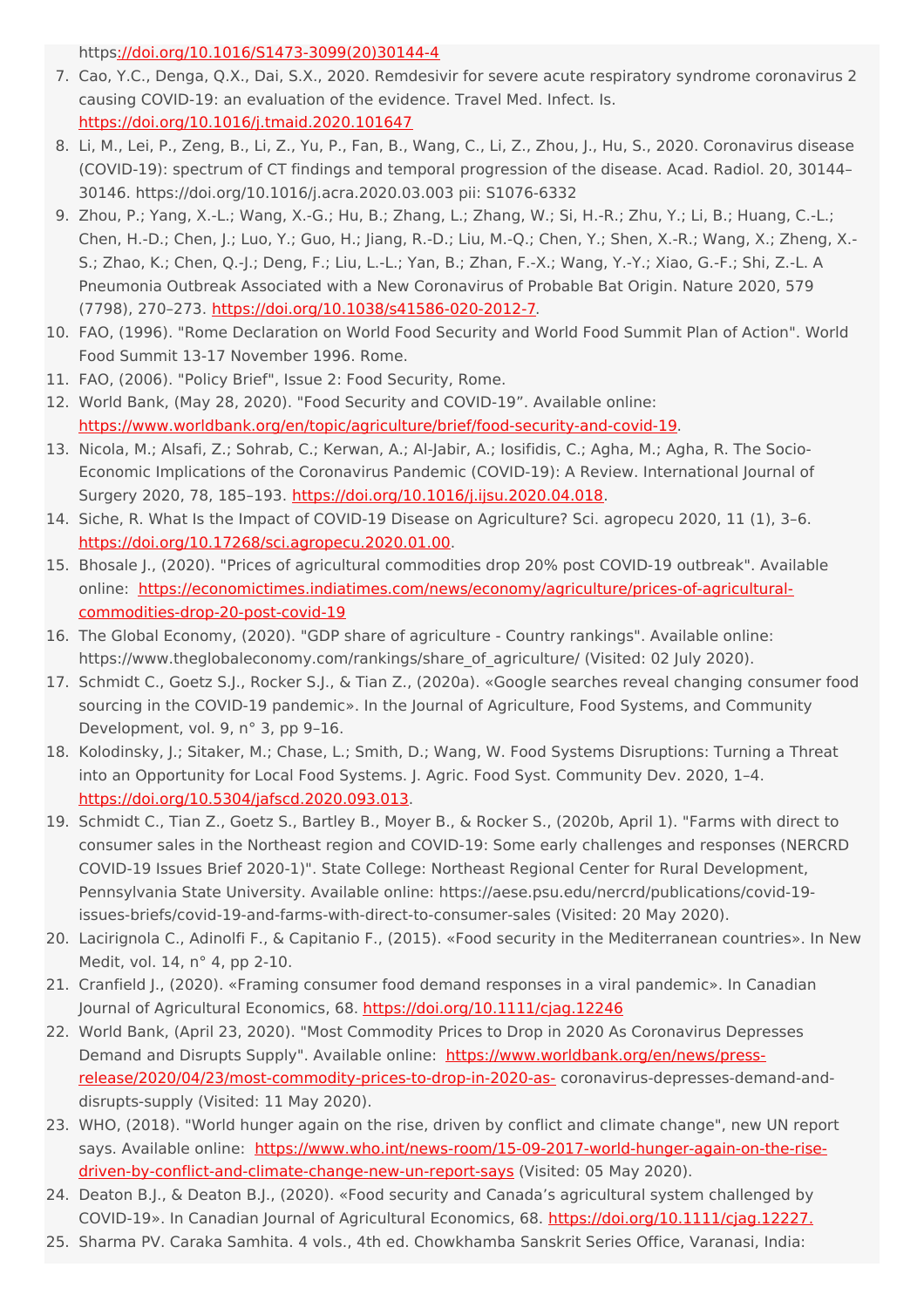Chaukhambha Orientalia, 1981–1996.

- 26. Bhishagratna KK, Sushruta Samhita. 4th ed., 2 vols. Chowkhamba Sanskrit Series Office, Varanasi, India: Chaukhambha Orientalia, 1991 and 1996.
- 27. Murthy KRS. Sharadha Samhita: A Treatise on Ayurveda. Varanasi, India: Chaukhambha Orientalia,1984.
- 28. Murthy KRS. Madhava Nidanam (Roga Viniscaya) of Madhava Kara: A Treatise on Ayurveda Varanasi, India: Chaukhambha Orientalia, 1986.
- 29. Murthy KRS. Vagbhata. Ashtanga Hridayam. 2 vols. Varanasi, India: Krishnadas Academy, 1991 and 1992.
- 30. Murthy KRS. Bhava Prakash Samhita Vols. I & II. Varanasi, India: Chaukhambha Orientalia, 1998 and 2000.
- 31. Sharma H, Clark C. Contemporary Ayurveda. Philadelphia: Churchill Livingstone, 1998.
- 32. Lord Walton. Complementary and Alternative Medicine, HL Paper 123, November 21, 2000. London: Her Majesty's Stationery Office, 2000.
- 33. U.K. Department of Health. Government Response to the House of Lords Select Committee on Science and Technology's Report on Complementary and Alternative Medicine. CM 5124, March 2001, London, 2001.
- 34. Hansard. House of Lords Report, March 29, 2001. London: Hansard, 2001:468–520
- 35. Sarkar, P.; Lohith Kumar DH; Dhumal, C.; Panigrahi, S. S.; Choudhary, R. Traditional and Ayurvedic Foods of Indian Origin. Journal of Ethnic Foods 2015, 2 (3), 97–109. <https://doi.org/10.1016/j.jef.2015.08.003>.
- 36. Payyappallimana, U.; Venkatasubramanian, P. Exploring Ayurvedic Knowledge on Food and Health for Providing Innovative Solutions to Contemporary Healthcare. Front. Public Health 2016, 4. <https://doi.org/10.3389/fpubh.2016.00057>.
- 37. Sharma P. Charaka Samhita of Agnivesa, English translation. 1; 2010. p. 193.
- 38. Patwardhan B, Vaidya ADB, Chorghade M. Ayurveda and natural product drug discovery. Curr Sci 2004; 86:789–799.
- 39. Valiathan MS. The Legacy of Caraka. Chennai, India, Orient Longman: 2003.
- 40. Sharma H, Clark C. Contemporary Ayurveda. Philadelphia, Churchill Livingstone: 1997.
- 41. Swoboda, RE. Prakriti: Your Ayurvedic Constitution. India: Motilal Banarsidass Publishers, 1996.
- 42. Bonn D. International consortium SNiPs away at individuality. Lancet 1999; 353:1684.
- 43. Cargill, M.; Altshuler, D.; Ireland, J.; Sklar, P.; Ardlie, K.; Patil, N.; Lane, C. R.; Lim, E. P.; Kalyanaraman, N.; Nemesh, J.; Ziaugra, L.; Friedland, L.; Rolfe, A.; Warrington, J.; Lipshutz, R.; Daley, G. Q.; Lander, E. S. Characterization of Single-Nucleotide Polymorphisms in Coding Regions of Human Genes. Nat Genet 1999, 22 (3), 231–238. <https://doi.org/10.1038/10290>.
- 44. Syvänen, A.-C. Accessing Genetic Variation: Genotyping Single Nucleotide Polymorphisms. Nat Rev Genet 2001, 2 (12), 930–942. <https://doi.org/10.1038/35103535>.
- 45. Chicurel, M. E.; Dalma-Weiszhausz, D. D. Microarrays in Pharmacogenomics Advances and Future Promise. Pharmacogenomics 2002, 3 (5), 589-601. <https://doi.org/10.1517/14622416.3.5.589>.
- 46. Rana J. Article on Role of Dincharya Regimen towards Attaining Positive Health, As Available from www.researchgate.net. Access on 29/07/2019, 4.00.00pm.
- 47. Garde G. K. SarthVagdhata, Sutra Sthana; Chapter 2, Verse 1-20, Rajesh Prakashan, Pune, Edition 2009. Page no 7-8.
- 48. YadavjiTrikamji Acharya, Charak Samhita, Sutrasthan; Chapter 5, Verse 15-94,Chaukhamba SurbharatiPrakashan, Varanasi, Edition 2011. Page no39-41.
- 49. Shastri A., Sushruta Samhita, Chiktsathan Chapter 54, Verse 4-68, Vol.1, Chaukhamba Publications, New Delhi, Edition 2012, Page no. 131-136.
- 50. Aacharya Charaka; Charak Samhita Edited By Aacharya Trikamji Yadav Sharma Sutrasthan 5/94; Edition 2009; Chaukhamba Surbharti Prakashana Varanasi
- 51. Aacharya Sushruta; Sushrutsamhita;Edited By Yadavji Trikamji Aacharya;Nibandhsangraha Vyakhya; Chikitsasthan 24/63 Edition 2012; Chaukhamba Sanskrut Samsthan, Varanasi.
- 52. Aacharya Sushruta; Sushrutsamhita;Edited By Yadavji Trikamji Aacharya;Nibandhsangraha Vyakhya; Chikitsasthan 24/65 Edition 2012; Chaukhamba Sanskrut Samsthan, Varanasi.
- 53. Aacharya Charaka; Charak Samhita Edited By Aacharya Trikamji Yadav Sharma Sutrasthan 5/15; Edition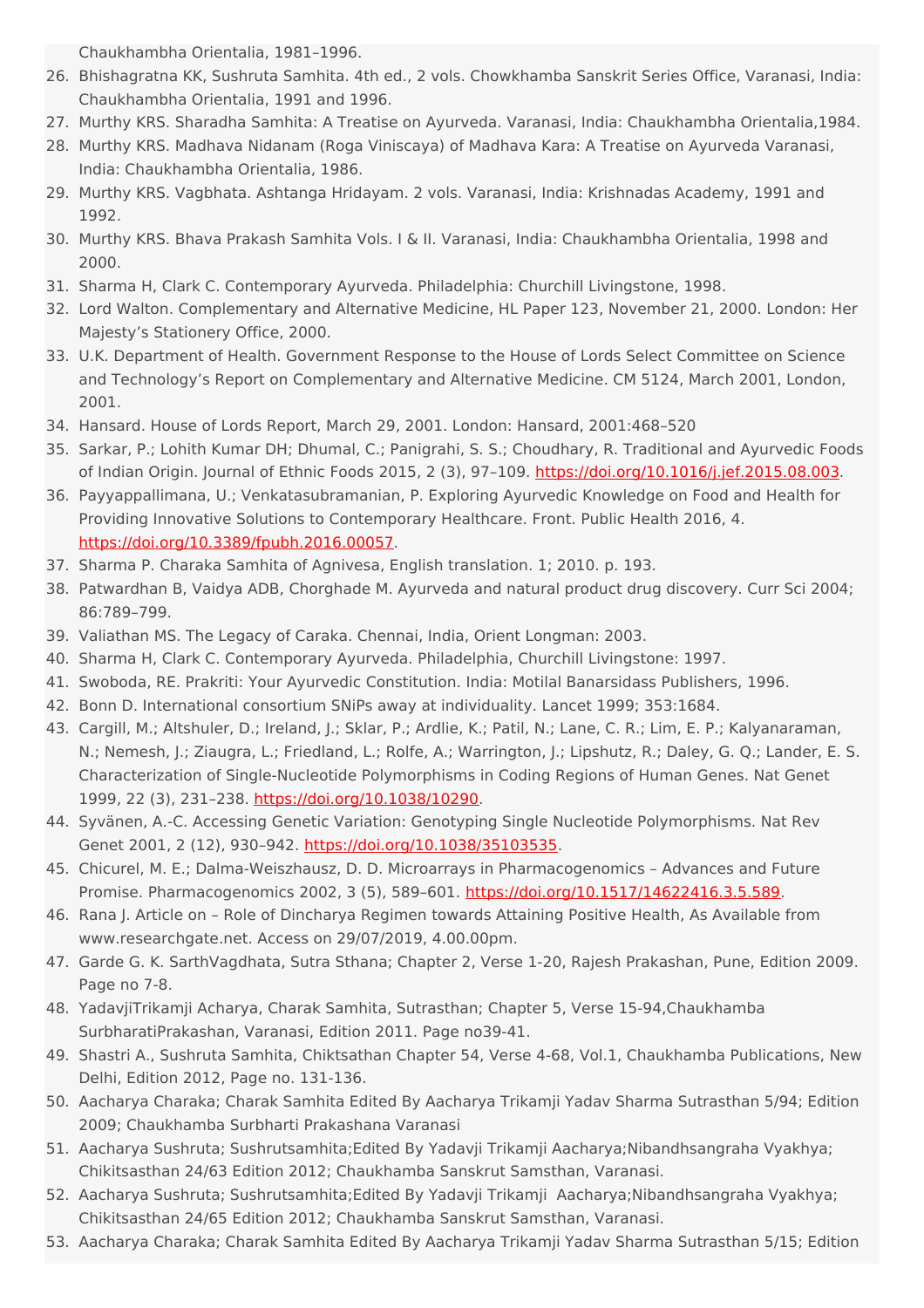2009; Chaukhamba Surbharti Prakashana Varanasi

- 54. Aacharya Charaka; Charak Samhita Edited By Aacharya Trikamji Yadav Sharma Sutrasthan 5/16; Edition 2009; Chaukhamba Surbharti Prakashana Varanasi
- 55. Aacharya Sushruta; Sushrutsamhita;Edited By Yadavji Trikamji Aacharya;Nibandhsangraha Vyakhya; Chikitsasthan 24/79 Edition 2012; Chaukhamba Sanskrut Samsthan, Varanasi
- 56. Aacharya Sushruta; Sushrutsamhita;Edited By Yadavji Trikamji Aacharya;Nibandhsangraha Vyakhya; Chikitsasthan 24/75 Edition 2012; Chaukhamba Sanskrut Samsthan, Varanasi
- 57. Rastogi S. (2014) Ayurvedic Principles of Food and Nutrition: Translating Theory into Evidence-Based Practice. In: Rastogi S. (eds) Ayurvedic Science of Food and Nutrition. Springer, NY: New York.
- 58. Sitara AM, Chetan M, Yaligar MG, Across sectional survey to Analyse the deha prakruti and the major risk factors of type 2 diabetes mellitus. Int.J Res Ayurveda Pharm.2015;6(6):714–719.
- 59. Kubow, S. Lipid Oxidation Products in Food and Atherogenesis. Nutrition Reviews 2009, 51 (2), 33–40. <https://doi.org/10.1111/j.1753-4887.1993.tb03064.x>.
- 60. Sabnis, M. Viruddha Ahara : A Critical View. Ayu 2012, 33 (3), 332.https://doi.org/10.4103/0974- 8520.108817.
- 61. Serafini, M.; Testa, M. F.; Villaño, D.; Pecorari, M.; van Wieren, K.; Azzini, E.; Brambilla, A.; Maiani, G. Antioxidant Activity of Blueberry Fruit Is Impaired by Association with Milk. Free Radical Biology and Medicine 2009, 46 (6), 769–774. <https://doi.org/10.1016/j.freeradbiomed.2008.11.023>.
- 62. Sharma, H.; Chandola, H. M.; Singh, G.; Basisht, G. Utilization of Ayurveda in Health Care: An Approach for Prevention, Health Promotion, and Treatment of Disease. Part 1—Ayurveda, the Science of Life. The Journal of Alternative and Complementary Medicine 2007, 13 (9), 1011–1020. <https://doi.org/10.1089/acm.2007.7017-a>.
- 63. Agnivesha, Charaka, Dridhabala, Charaka samhita, Vimana Sthana, Trividha kukshiya Adhyaya, Vaidya Jadavaji Trikamji Aacharya. 2nd ed, ChaukhambaSanskrit Sansthan, Varanasi, 1990.
- 64. Guha A. Ayurvedic Concept of Food and Nutrition. SoM Articles. 2006; 25. [http s://doi.org/10.1007/978- 3-662-48159-2\_7]/
- 65. Gandhi SP, Singh RH. A critical study of the concept of Amlapitta and Parinamasula. Ancient Sci life.1993;13:111.
- 66. Azrin, N. H.; Kellen, M. J.; Brooks, J.; Ehle, C.; Vinas, V. Relationship Between Rate of Eating and Degree of Satiation. Child & Family Behavior Therapy 2008, 30 (4), 355–364. <https://doi.org/10.1080/07317100802483223>.
- 67. Miller, C. K.; Kristeller, J. L.; Headings, A.; Nagaraja, H. Comparison of a Mindful Eating Intervention to a Diabetes Self-Management Intervention Among Adults With Type 2 Diabetes. Health Educ Behav 2013, 41 (2), 145–154. <https://doi.org/10.1177/1090198113493092>.
- 68. K.park. Parks text book of Preventive and social medicine, 21st edition (M/s Banarasidas Bhanot Publishers) 2nd chapter, pp.13.
- 69. K.park. Parks text book of Preventive and social medicine, 21st edition (M/s Banarasidas Bhanot Publishers) 2nd chapter, pp.21.
- 70. K.park. Parks text book of Preventive and social medicine, 21st edition (M/s Banarasidas Bhanot Publishers) 2nd chapter, pp.142.
- 71. K.park. Parks text book of Preventive and social medicine, 21st edition (M/s Banarasidas Bhanot Publishers) 2nd chapter, pp.213.
- 72. K.park. Parks text book of Preventive and social medicine, 21st edition (M/s Banarasidas Bhanot Publishers) 2nd chapter, pp.13.
- 73. Butnariu, M.; Butu, A. Chemical Composition of Vegetables and Their Products. In Handbook of Food Chemistry; Springer Berlin Heidelberg, 2015; pp 627–692. [https://doi.org/10.1007/978-3-642-36605-](https://doi.org/10.1007/978-3-642-36605-5_17) 5\_17.
- 74. Rizzo-Sierra, C. V. Ayurvedic Genomics, Constitutional Psychology, and Endocrinology: The Missing Connection. The Journal of Alternative and Complementary Medicine 2011, 17 (5), 465–468. <https://doi.org/10.1089/acm.2010.0412>.
- 75. Henson, S.; Reardon, T. Private Agri-Food Standards: Implications for Food Policy and the Agri-Food System. Food Policy 2005, 30 (3), 241–253. <https://doi.org/10.1016/j.foodpol.2005.05.002>.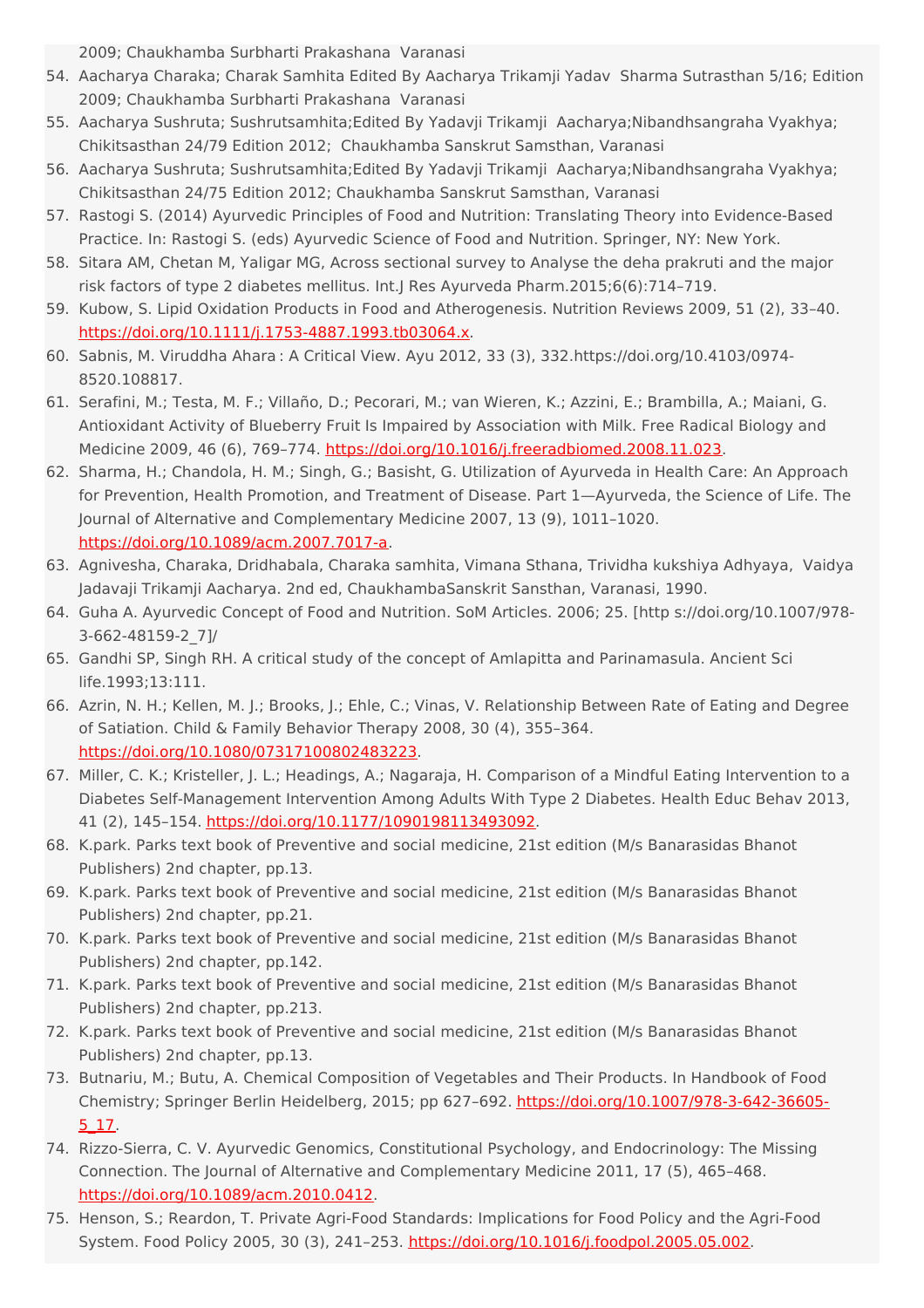- 76. Loring, P. A.; Gerlach, S. C. Food, Culture, and Human Health in Alask a: An Integrative Health Approach to Food Security. Environmental Science & Policy 2009, 12 (4), 466–478. <https://doi.org/10.1016/j.envsci.2008.10.006>.
- 77. Dey, S.; Pahwa, P. Prakriti and Its Associations with Metabolism, Chronic Diseases, and Genotypes: Possibilities of New Born Screening and a Lifetime of Personalized Prevention. J Ayurveda Integr Med 2014, 5 (1), 15. <https://doi.org/10.4103/0975-9476.128848>.
- 78. Rao, M. V.; Harti, S.; Ghildiyal, S.; Rai, S. AYUSHCHARYA 2018 'A National Conference on Din Acharya and Ritucharya for Public Health Promotion.' Journal of Ayurveda and Integrative Medicine 2019, 10 (3), 230–231. <https://doi.org/10.1016/j.jaim.2019.07.001>.
- 79. Debnath, P. K.; Banerjee, S.; Debnath, P.; Mitra, A.; Mukherjee, P. K. Ayurveda Opportunities for Developing Safe and Effective Treatment Choices for the Future. In Evidence-Based Validation of Herbal Medicine; Elsevier, 2015; pp 427-454. <https://doi.org/10.1016/b978-0-12-800874-4.00020-9>.
- 80. Jaiswal, Y. S.; Williams, L. L. A Glimpse of Ayurveda The Forgotten History and Principles of Indian Traditional Medicine. Journal of Traditional and Complementary Medicine 2017, 7 (1), 50–53. <https://doi.org/10.1016/j.jtcme.2016.02.002>.
- 81. Zeb, A.; Alzahrani, E.; Erturk, V. S.; Zaman, G. Mathematical Model for Coronavirus Disease 2019 (COVID-19) Containing Isolation Class. BioMed Research International 2020, 2020, 1–7. <https://doi.org/10.1155/2020/3452402>.
- 82. Jaishankar, M.; Tseten, T.; Anbalagan, N.; Mathew, B. B.; Beeregowda, K. N. Toxicity, Mechanism, and Health Effects of Some Heavy Metals. Interdisciplinary Toxicology 2014, 7 (2), 60–72. <https://doi.org/10.2478/intox-2014-0009>.
- 83. Ashutosh Kumar Choudhary\*1, N. K. Environmental Impact Of Non-Vegetarian Diet: An Overview. Zenodo 2017. [https://doi.org/10.5281/ZENODO.84390.](https://doi.org/10.5281/ZENODO.84390)
- 84. Robert, K. W.; Parris, T. M.; Leiserowitz, A. A. What Is Sustainable Development? Goals, Indicators, Values, and Practice. Environment: Science and Policy for Sustainable Development 2005, 47 (3), 8–21. <https://doi.org/10.1080/00139157.2005.10524444>.
- 85. Shah, H. P.; Singh, A.; Patel, D. P.; Tandel, M. B. Influence of Inorganic and Organic Fertilizers on Growth and Yield of Dendrobium Orchid Cv. Sonia 17. Int.J. Curr.Microbiol. App.Sci 2018, 7 (11), 299–304. <https://doi.org/10.20546/ijcmas.2018.711.036>.
- 86. Njoku, C.; Agwu, J. O.; Uguru, B. N.; Mbah, C. N. Influence of Human Urine on Rice Grain Yield (Orzya Sativa L.) and Selected Soil Properties in Abakaliki Southeastern Nigeria. IJEAB 2017, 2 (2), 844–849. <https://doi.org/10.22161/ijeab/2.2.36>.
- 87. Soni, R.; Yadav, S. K. Prospects of Organic Farming as Financial Sustainable Strategy in Modern Agriculture. In Soil Fertility Management for Sustainable Development; Springer Singapore, 2019; pp 251–265. [https://doi.org/10.1007/978-981-13-5904-0\\_12](https://doi.org/10.1007/978-981-13-5904-0_12).
- 88. Prasher, B.; Negi, S.; Aggarwal, S.; Mandal, A. K.; Sethi, T. P.; Deshmukh, S. R.; Purohit, S. G.; Sengupta, S.; Khanna, S.; Mohammad, F.; Garg, G.; Brahmachari, S. K.; Genome Variation Consortium, I.; Mukerji, M. Whole Genome Expression and Biochemical Correlates of Extreme Constitutional Types Defined in Ayurveda. Journal of Translational Medicine 2008, 6 (1), 48. <https://doi.org/10.1186/1479-5876-6-48>.
- 89. Pesek, T. J.; Helton, L. R.; Nair, M. Healing across Cultures: Learning from Traditions. EcoHealth 2006, 3 (2), 114–118. [https://doi.org/10.1007/s10393-006-0022-z.](https://doi.org/10.1007/s10393-006-0022-z)
- 90. Pridgeon, A.; Whitehead, K. A Qualitative Study to Investigate the Drivers and Barriers to Healthy Eating in Two Public Sector Workplaces. J Hum Nutr Diet 2012, 26 (1), 85-95. [https://doi.org/10.1111/j.1365-](https://doi.org/10.1111/j.1365-277x.2012.01281.x) 277x.2012.01281.x.
- 91. McBeath, J.; McBeath, J. H. Environmental Degradation and Food Security Policies in China. In China's Environmental Crisis; Palgrave Macmillan US, 2010; pp 85–119. [https://doi.org/10.1057/9780230114364\\_5](https://doi.org/10.1057/9780230114364_5).
- 92. Barter, D. M.; Agboola, S. O.; Murray, M. B.; Bärnighausen, T. Tuberculosis and Poverty: The Contribution of Patient Costs in Sub-Saharan Africa – a Systematic Review. BMC Public Health 2012, 12 (1). <https://doi.org/10.1186/1471-2458-12-980>.
- 93. Roohi, G.; Mahmoodi, G.; Khoddam, H. Knowledge Implementation in Health Care Management: A Qualitative Study. BMC Health Serv Res 2020, 20 (1). <https://doi.org/10.1186/s12913-020-5043-8>.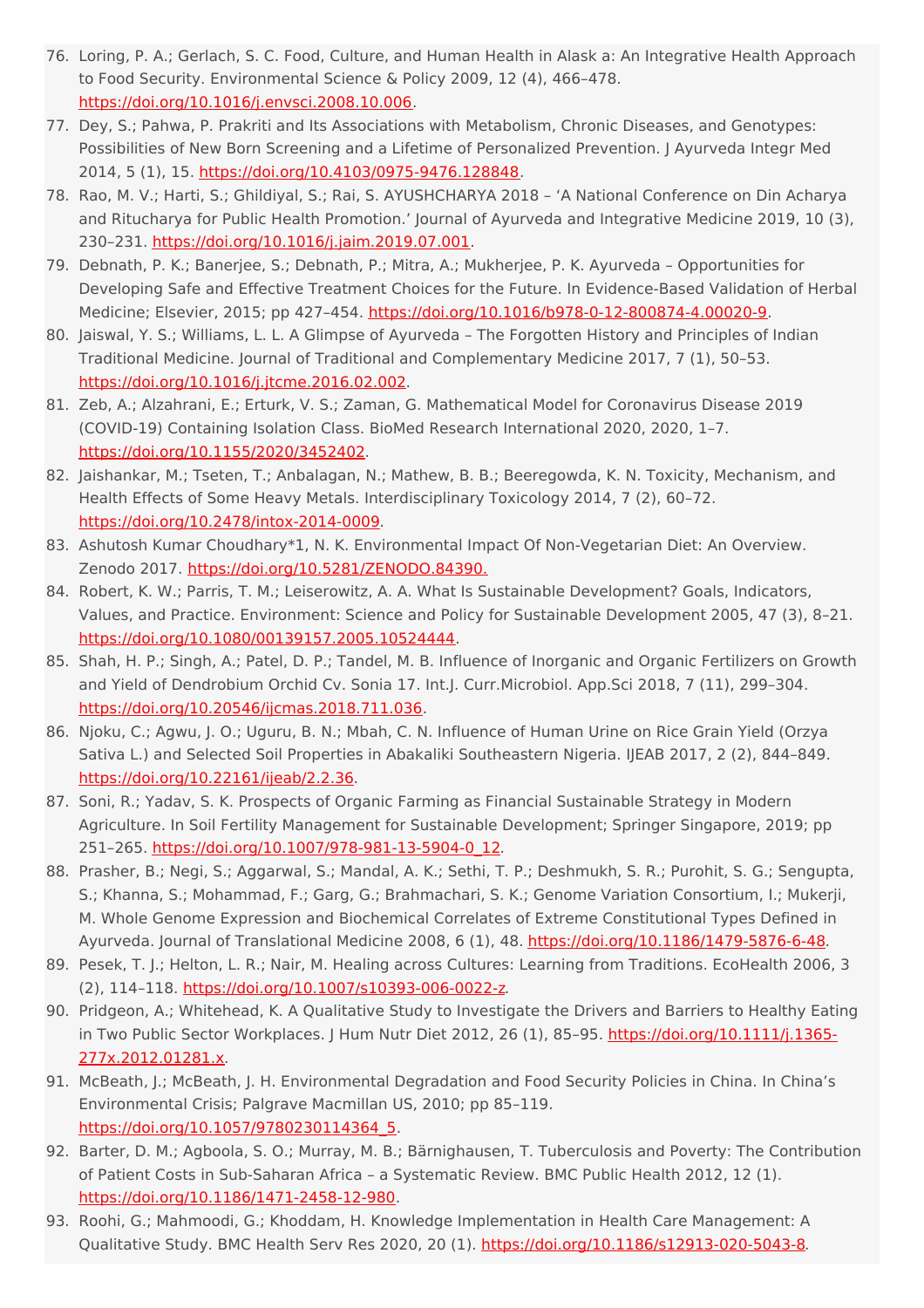- 94. Ijarotimi, O. S. Determinants of Childhood Malnutrition and Consequences in Developing Countries. Curr Nutr Rep 2013, 2 (3), 129–133. <https://doi.org/10.1007/s13668-013-0051-5>.
- 95. Maize's, V.; Horwitz, R.; Lebensohn, P.; McCafferty, H.; Dalen, J.; Weil, A. The Evolution of Integrative Medical Education: The Influence of the University of Arizona Center for Integrative Medicine. Journal of Integrative Medicine 2015, 13 (6), 356–362. [https://doi.org/10.1016/s2095-4964\(15\)60209-6](https://doi.org/10.1016/s2095-4964(15)60209-6).
- 96. Mingat, A.; Tan, J.-P. Financing Public Higher Education in Developing Countries. High Educ 1986, 15 (3– 4), 283–297. <https://doi.org/10.1007/bf0012921>
- 97. Hodgins, M. A Person-Perception Study of the 'Healthy Body–Healthy Mind' Stereotype. The Irish Journal of Psychology 1992, 13 (2), 161–167.
- 98. Jnana, A.; Murali, T. S.; Guruprasad, K. P.; Satya Moorthy, K. Prakriti Phenotypes as a Stratified of Gut Microbiome: A New Frontier in Personalized Medicine? Journal of Ayurveda and Integrative Medicine 2020. <https://doi.org/10.1016/j.jaim.2020.05.013>.
- 99. Kessler, C.; Wischnewsky, M.; Michalsen, A.; Eisenmann, C.; Melzer, J. Ayurveda: Between Religion, Spirituality, and Medicine. Evidence-Based Complementary and Alternative Medicine 2013, 2013, 1–11. <https://doi.org/10.1155/2013/952432>.
- 100. Parasuraman, S.; Thing, G.; Dhanaraj, S. Polyherbal Formulation: Concept of Ayurveda. Phcog Rev 2014, 8 (16), 73. <https://doi.org/10.4103/0973-7847.134229>.
- 01. Patil, A. V.; Somasundaram, K. V.; Goyal, R. C. CURRENT HEALTH SCENARIO IN RURAL INDIA. Australian Journal of Rural Health 2002, 10 (2), 129-135. <https://doi.org/10.1111/j.1440-1584.2002.tb00022.x>.
- 02. Farhadinejad, T.; Khakzad, A.; Jafari, M.; Shoaee, Z.; Khosrotehrani, K.; Nobari, R.; Shahrokhi, V. The Study of Environmental Effects of Chemical Fertilizers and Domestic Sewage on Water Quality of Taft Region, Central Iran. Arab J Geosci 2012, 7 (1), 221-229. <https://doi.org/10.1007/s12517-012-0717-0>
- 03. Shree, P.; Mishra, P.; Selvaraj, C.; Singh, S. K.; Chaube, R.; Garg, N.; Tripathi, Y. B. Targeting COVID-19 (SARS-CoV-2) Main Protease through Active Phytochemicals of Ayurvedic Medicinal Plants – Withania Somnifera (Ashwagandha), Tinospora Cordifolia (Giloy) and Ocimum Sanctum (Tulsi) – a Molecular Docking Study. Journal of Biomolecular Structure and Dynamics 2020, 1–14. <https://doi.org/10.1080/07391102.2020.1810778>.
- 104. Aggarwal, B. B.; Gupta, S. C.; Sung, B. Curcumin: An Orally Bioavailable Blocker of TNF and Other pro-Inflammatory Biomarkers. Br J Pharmacol 2013, 169 (8), 1672–1692.
- 05. Rocha, F. A. C.; Assis, M. R. Curcumin as a Potential Treatment for COVID -19. Phytotherapy Research 2020, 34 (9), 2085–2087. <https://doi.org/10.1002/ptr.6745>.
- 106. Prasad, S., & Tyagi, A. K. (2015). Curcumin and its analogues: A potential natural compound against HIV infection and AIDS. Food & Function, 6,3412-3419. [https://doi.org/10.1039/c5fo00485c.](https://doi.org/10.1039/c5fo00485c)
- 07. Mounce, B. C., Cesaro, T., Carrau, L., Vallet, T., & Vignuzzi, M. (2017). Curcumin inhibits Zika and chikungunya virus infection by inhibiting cell binding. Antiviral Research, 142, 148–157. [https://doi.org/10.1016/j.antiviral.2017.03.014.](https://doi.org/10.1016/j.antiviral.2017.03.014)
- 108. Pagano, E., Romano, B., Izzo, A. A., & Borrelli, F. (2018). The clinical efficacy of curcumin-containing nutraceuticals: An overview of systematic reviews. Pharmacological Research, 134, 79–91.
- 109. Wichmann, D., Sperhake, J. P., Lütgehetmann, M., Steurer, S., Edler, C., Heinemann, A., … Kluge, S. (2020). Autopsy findings and venous thromboembolism in patients with COVID-19: A prospective cohort study. Annals of Internal Medicine. <https://doi.org/10.7326/M20-2003>
- 110. Lelli, D., Sahebkar, A., Johnston, T. P., & Pedone, C. (2017). Curcumin use in pulmonary diseases: State of the art and future perspectives. Pharmacological Research, 115, 133–148.
- 11. Umesh; Kundu, D.; Selvaraj, C.; Singh, S. K.; Dubey, V. K. Identification of New Anti-NCoV Drug Chemical Compounds from Indian Spices Exploiting SARS-CoV-2 Main Protease as Target. Journal of Biomolecular Structure and Dynamics 2020, 1–9. [https://doi.org/10.1080/07391102.2020.1763202.](https://doi.org/10.1080/07391102.2020.1763202)
- 112. Das, P.; Majumder, R.; Mandal, M.; Basak, P. In-Silico Approach for Identification of Effective and Stable Inhibitors for COVID-19 Main Protease (Mpro) from Flavonoid Based Phytochemical Constituents of Calendula Officinalis. Journal of Biomolecular Structure and Dynamics 2020, 1–16.
- 13. Islam, M. T.; Sarkar, C.; El-Kersh, D. M.; Jamaddar, S.; Uddin, S. J.; Shilpi, J. A.; Mubarak, M. S. Natural Products and Their Derivatives against Coronavirus: A Review of the Non‐clinical and Pre‐clinical Data. Phytotherapy Research 2020. [https://doi.org/10.1002/ptr.6700.](https://doi.org/10.1002/ptr.6700)